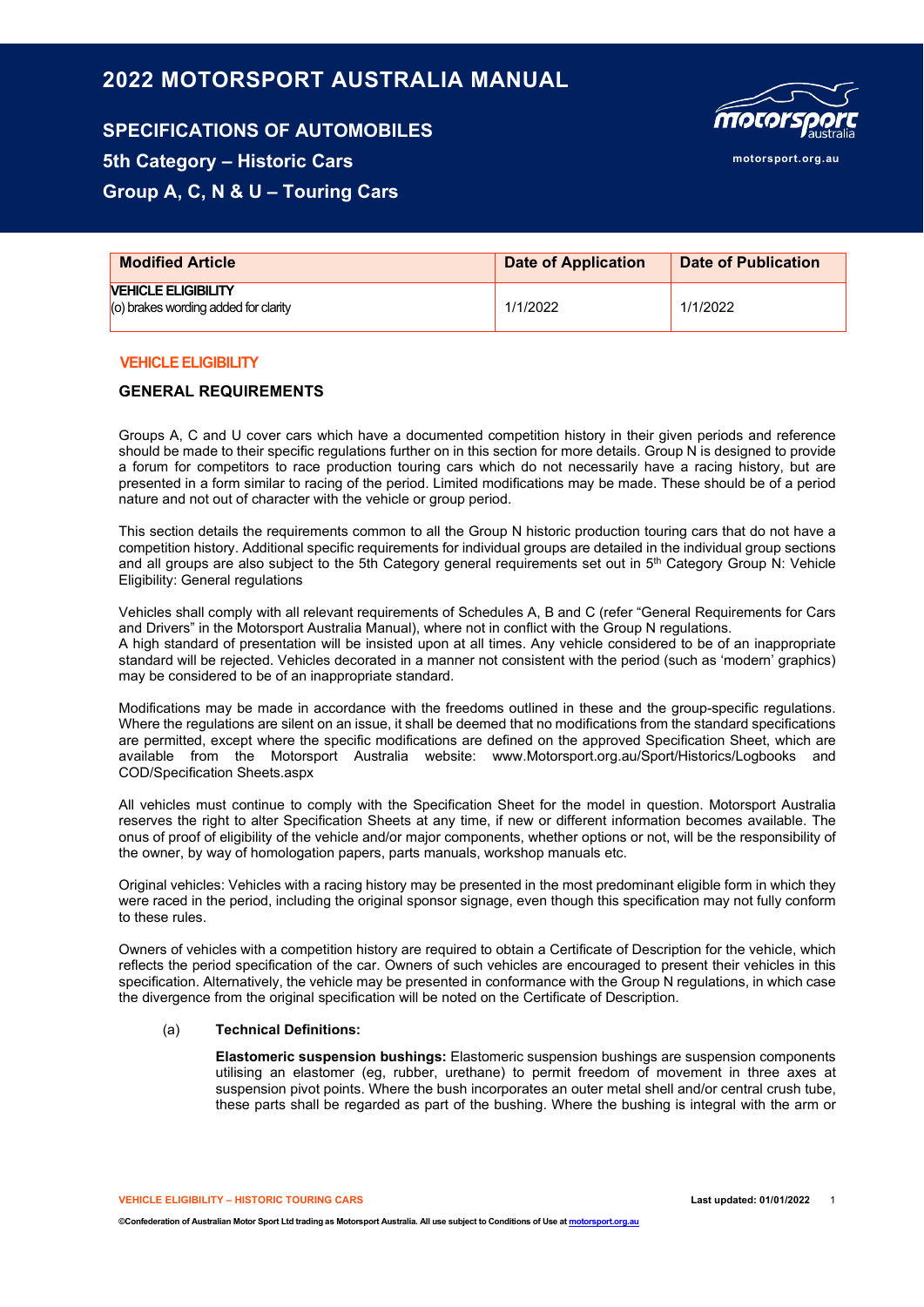other secondary component, only the elastomer material shall be regarded as the bushing for replacement purposes.

**Non-suspension elastomeric bushes:** The chassis to body insulator rubber replacement material may be changed but the replacement must retain elastomeric properties and maintain the original dimensions.

**Electronic ignition:** An ignition system relying on electronic triggering of the spark timing, which does not use mechanical contact points as the spark trigger.

**Transistorised ignition:** An ignition system using conventional contact breaker points but which has a transistorised spark discharge enhancement, e.g. capacitor discharge ignition.

**Free:** A component, deemed to be free under these regulations may, where fitted to the vehicle as standard, be removed or replaced. Where the removed component is replaced, the replacement is not restricted in design or material (unless otherwise specified) providing it performs only the same function. No modification may be made to surrounding components or bodywork to which the replacement is fitted, unless otherwise permitted.

Where freedom is granted for the fitment of any component, such freedom is restricted to that component and such modifications to enable fitment of it, but is limited to the following: holes may be drilled for fasteners, eg, bolts, screws, rivets etc. Holes of the minimum dimensions necessary for the passage of wiring and fuel, brake, and oil lines/hoses are permitted. For the purpose of this article, a component shall be deemed to include all other components with which it is integral, or to which it is attached by means the manufacturer intended to be permanent. Where a system is deemed as free, all components solely associated with that system are regarded as free, as per above.

#### (b) **Safety Requirements:**

**Important note:** Group N is sometimes combined in races with non-historic categories, and in such cases, the dispensations granted in relation to safety for historic racing no longer apply. Cars must be fitted with the safety items applying to the relevant category and level of the event. Potentially this could include, but is not necessarily limited to, items such as "full" roll cages and window nets.

**Windscreen:** A laminated windscreen is required in races and in multiple car speed events. However, in the event that a laminated screen is unavailable, approval may be given on individual application to Motorsport Australia for the fitment of a Lexan or Perspex windscreen.

**Safety Cage Structure:** The fitment of a safety cage structure and safety harnesses (refer Schedule I – "General Requirements for Cars and Drivers") is compulsory. The safety cage structure shall comply with Schedule J requirements (refer "General Requirements for Cars and Drivers") in all aspects save for the following: a Type 2 (half cage) is a minimum requirement for Group N Touring cars and it is strongly recommended that a Type 3 (full cage) should be installed in a closed vehicle.

For Groups Na, Nb and Nc not using the original period fitted and installed safety cage the lower mounting plates of the safety cage structure must be contained entirely within the cockpit (ie, the structural inner volume which accommodates the driver and the passengers) and no component may pass through any part of the body work nor be installed in any other compartment of the vehicle. The front legs of the roll cage may pass through the dashboard adjacent to the A-pillar. The minimum amount of material may be removed to enable fitment. The front leg is not to be attached to the dashboard except where prior approval has been granted by Motorsport Australia. No associated components contributing to the strength of the safety cage structure may be situated outside the cockpit. In the case of a "hatchback" type of body no component of a safety cage structure may be located rearward of the upper pick-up point of the rear shock absorbers.

In addition to the mounting points depicted in the Type 2 and Type 3 illustrations in Schedule J (refer "General Requirements for Cars and Drivers"), it is permitted to attach the safety cage structure to other points of the body subject to those additional attachment points being to either the front hoop or the main hoop of the safety cage structure. Such additional attachments may be by bolting or welding.

Side anti-intrusion bars or other additional braces outlined in Schedule J (refer "General Requirements for Cars and Drivers") may be fitted to the safety cage structure provided that none of these additional components passes through the bodywork.

Rear seats may be locally modified to permit the fitment of a safety cage structure.

For the approval process for a safety cage structure not in compliance with Schedule J please refer to Schedule J section 6 – "Certification by Motorsport Australia".

**Fuel tanks:** The fitment of a foam-filled fuel tank, or a fuel tank of a safety type approved by the FIA to FT3 specifications, is highly recommended (refer Schedule N – "General Requirements for Cars and Drivers). Where such a fuel tank is fitted, it should be installed either: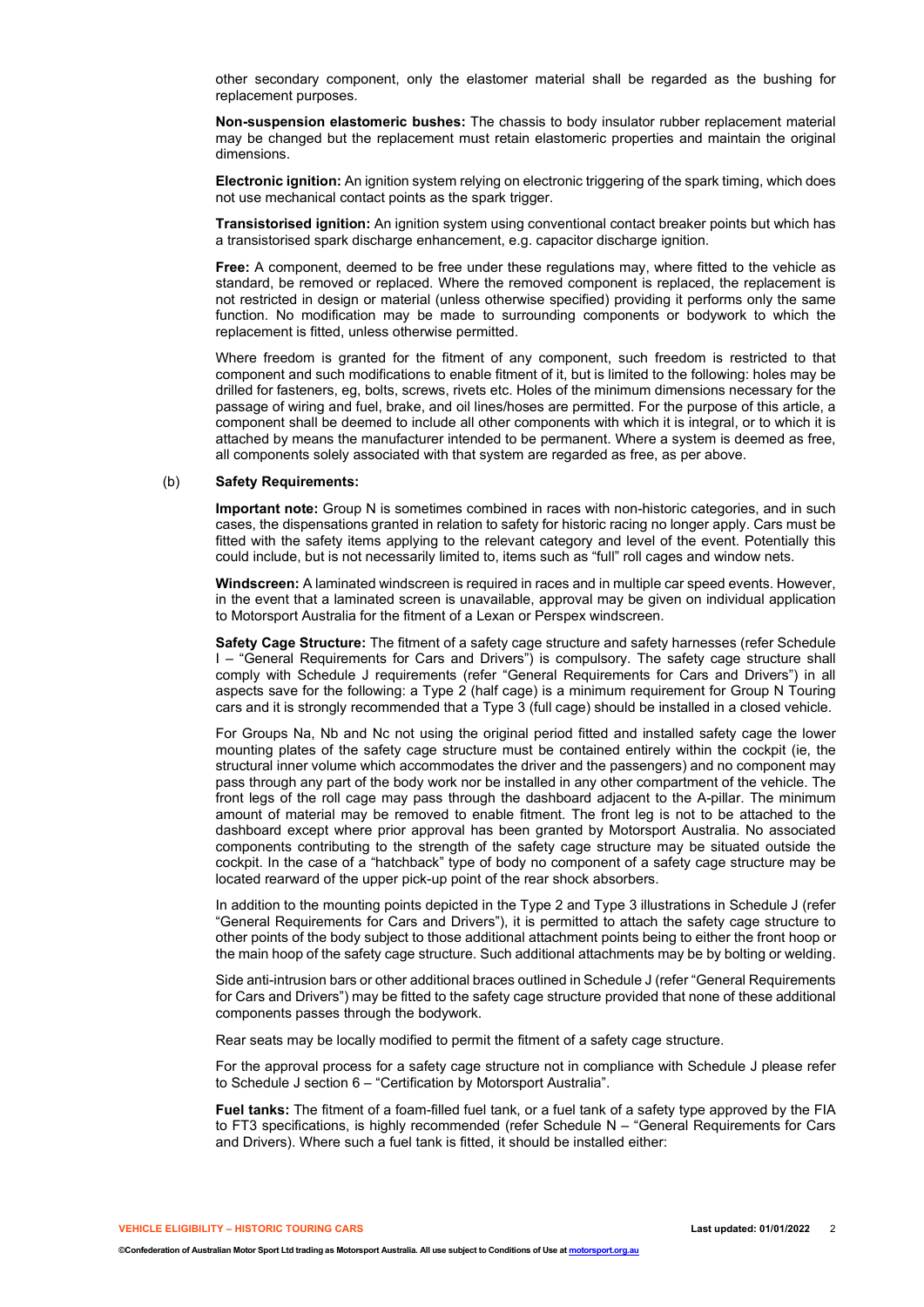- (i) in the same location as the original fuel tank, whereupon the original tank may be removed; or
- (ii) as near as practicable to the retained original fuel tank. In this instance the original fuel tank must be fully drained of any liquid, cleaned and rendered totally fuel vapour free, any drain plug must be removed, and the tank must be adequately vented. The filler neck must be isolated to prevent accidental re-filling.

**Isolation switches:** All vehicles must be equipped with a Battery Isolation (Master) Switch which effectively isolates all electrical circuits from the battery and stops the engine. It should be capable of being operated by the seated driver.

It is recommended that there be a second switch, or a remote means of operating the main switch, which can be operated from outside the vehicle. This should be positioned in the vicinity of the base of the A pillar on the drivers side. This external switch or remote activation must be clearly marked by a symbol showing a red spark in a white edged blue triangle.

(c) **Chassis/Bodywork:** The bodywork and body fittings must be as supplied by the manufacturer. Chassis or chassis-body unit, including the floorpan, must be original and unmodified, save for the strengthening techniques provided for under the Group N general regulations. Original vehicles with a competition history for which a Certificate of Description has been issued must retain period appearance of all components.

The original wheelbase dimensions must be retained.

The track dimension for all Groups are free save that the upper part of the tyre, down to the flange over the wheel hub centre must be within the perimeter of the vehicle when viewed vertically from above (see diagram 1).

Bumper bars must be retained.

#### **Strengthening:**

**Seam welding:** It is permitted to seam weld the body. Save for underneath the vehicle, seam welding must not be visible externally on the exterior of the vehicle.

Original axle housings as supplied by the vehicle manufacturer must be employed. Strengthening and reinforcement of such rear axle housings, and the addition of bracketry for the attachment of rear axle locating arms is permitted.

**Strut braces:** Strut braces solely between the front strut/shock absorber towers are permitted save for those vehicles with alternative bracing structures as standard, strut braces solely between the front strut/shock absorber towers are permitted.

The fitment of strut braces should ideally be by the manufacturer's original fixtures, however, the welding or bolting of additional lugs to the body (eg, inner guard or strut tower) for the purpose of mounting the strut brace is permissible. The strut brace itself must be attached by bolts and must be removable.

Minor strengthening by the addition of Sheetmetal is permitted provided such strengthening follows the contour of the bodyshell. The Sheetmetal being added must be of the same gauge/thickness as of the parent material. The only other method of permitted strengthening will be as per the relevant vehicle Specification Sheet.

**Timing device:** It is permitted to remove the minimum amount of metal necessary to facilitate fitment of a timing transponder to the upper surface of the cockpit floor.

**Sound deadener:** Sound deadener (bitumen and fabric types) may be removed from the body shell and hung components.

Nuts and bolts may be locked; nuts, bolts, screws, washers, clips and gaskets may be replaced with non-original items. In the case of nuts and bolts these may be larger replacements, captive nuts, lock nuts etc. however quick release type fasteners are specifically prohibited.

**Undertrays/fairings:** The use of undertrays, fairings etc, designed to improve the aerodynamic form of the automobile shall not be permissible unless supplied as standard equipment.

**Mudguard flares/extensions:** Flares and/or extensions to the guards are not permitted unless originally fitted by the manufacturer.

**LHD to RHD Conversions**: LHD to RHD conversions are permitted to Group N cars provided that the conversion is a full firewall conversion with mirror image dashboard conversion including all features, design and appearance of the original, no restrictions on the conversion are placed on the vehicles based on their original LHD specification.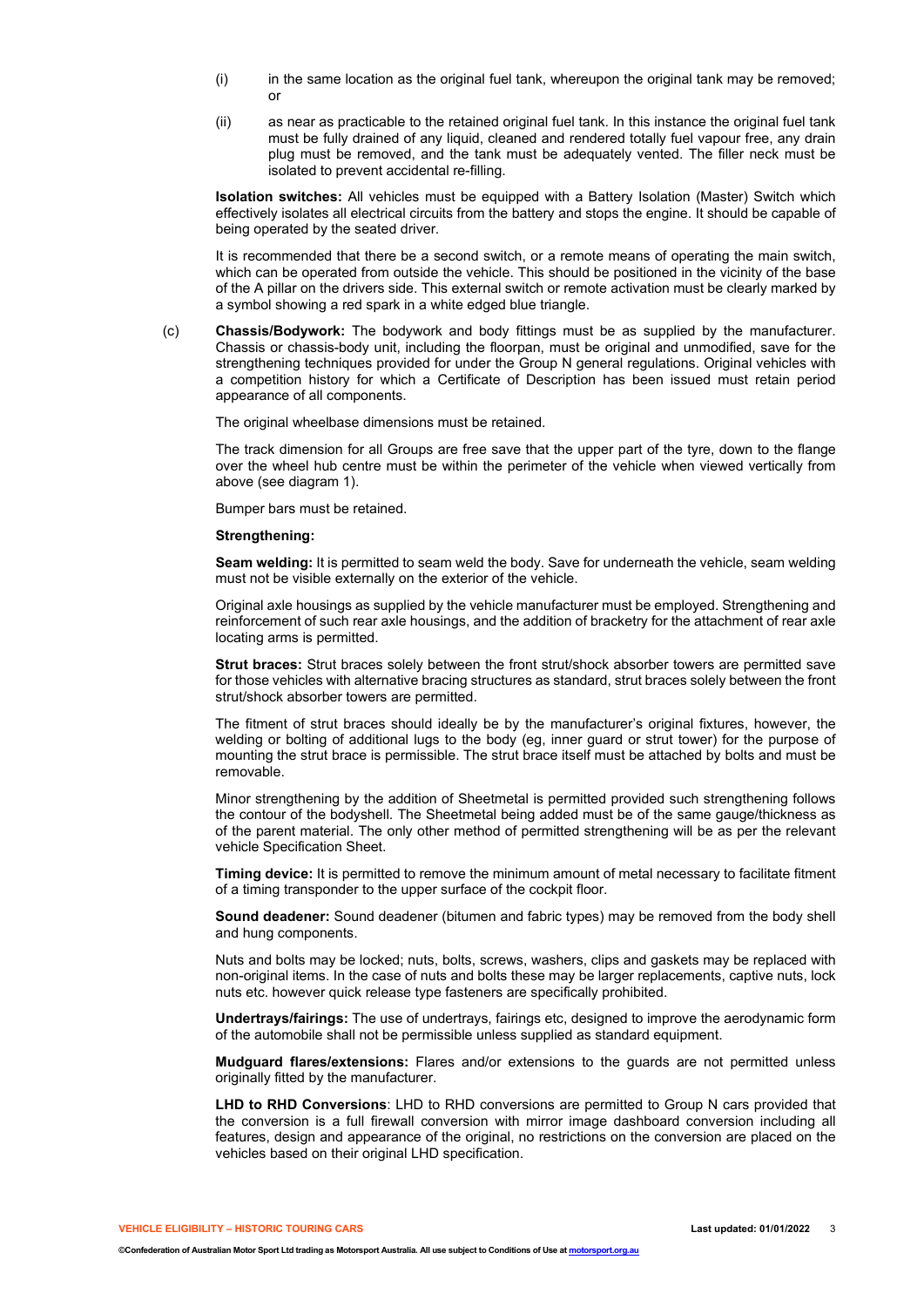(d) **Interior:** Unless otherwise specified, all original interior trim and fittings as supplied by the manufacturer for the model in question must be in place.

Floor coverings may be removed. Insulating materials may be added.

Where the original trim has deteriorated, restoration is permitted and encouraged, but should be as near as practicable to original specifications.

The steering wheel may be replaced, provided that the replacement wheel is not less than 320mm diameter, unless the original wheel was of a lesser diameter, in which case a replacement of at least equal diameter to the original is acceptable.

Original instruments and switches may be replaced, provided that they are replaced by items compatible in face, style and size with the other instruments.

Additional instruments/equipment of compatible style may be fitted into a separate panel.

Heaters must remain in place unless the particular model of the vehicle in question was available from the manufacturer without a heater fitted. Heater cores may be removed. Heater hoses are optional.

The original driver's seat may be replaced by a seat meeting the requirements of Schedule C (refer "General Requirements for Cars and Drivers") and the seat style illustrations set out in "Seats for Groups Na, Nb, Nc, Sa, Sb and Sc List", provided it is the product of a commercially recognised aftermarket seat manufacturer.

In the case of events listed on the FIA International calendar, the replacement seat must also carry FIA approval.

It is permissible also to replace the passenger seat with a seat of similar specification in size, style, appearance, colour and trim to the replacement driver's seat.

On vehicles originally fitted with a bench seat, the fitting of an approved driver's seat as detailed above is permissible, but shall be complemented by:

- (i) the fitting of an individual passenger seat derived from a comparable car model produced by the same automobile manufacturer, or:
- (ii) the fitting of a passenger's seat of similar specification in size, style, appearance, colour and trim to the replacement driver's seat.

If the original equipment bench seat is retained, modification of the driver's portion of that seat is free, subject to the origin of the seat remaining identifiable as the original bench seat.

The original rear seats must be retained in all respects, including location, save where varied in  $5<sup>th</sup>$ Category, Vehicle Eligibility – Historic Sports

An additional tachometer may be fitted provided the glass face does not exceed 105mm in diameter, the unit does not provide any other electrical function and only mechanical types of maximum rev indicator are permitted.

(e) **Engine:** the original type and design of the cylinder block as originally used in the make, model and year of the vehicle in question or a Motorsport Australia-approved alternative (which will be outlined in the vehicle Specification Sheet) must be employed.

Internal engine components (eg, pistons, piston rings, connecting rods, crankshaft, bearings and gaskets) are free, subject to relevant bore and stroke restrictions for the Group in question (see Groupspecific regulations). Main bearing cap supports or girdles may be used. The engine block may be "sleeved" to achieve the correct bore dimensions.

Save that the original number and location must be retained, camshafts are free.

The original type and design of cylinder head casting as originally used in the make, model and year of the vehicle in question, or a Motorsport Australia-approved alternative (which will be outlined in the vehicle Specification Sheet) must be employed.

Cylinder head/s may be modified provided such modification is effected only by the removal of metal. Variation in combustion chamber or port design by the addition of material attached by welding, bonding or mechanical fastening systems is not allowed. Welding as required to reclaim damaged cylinder heads is permitted. The insertion or replacement of valve seat inserts is permitted. Cylinder head components not forming part of the cylinder head casting are free.

Note: Save that the original type of drive belt must be retained, engine pulleys are free.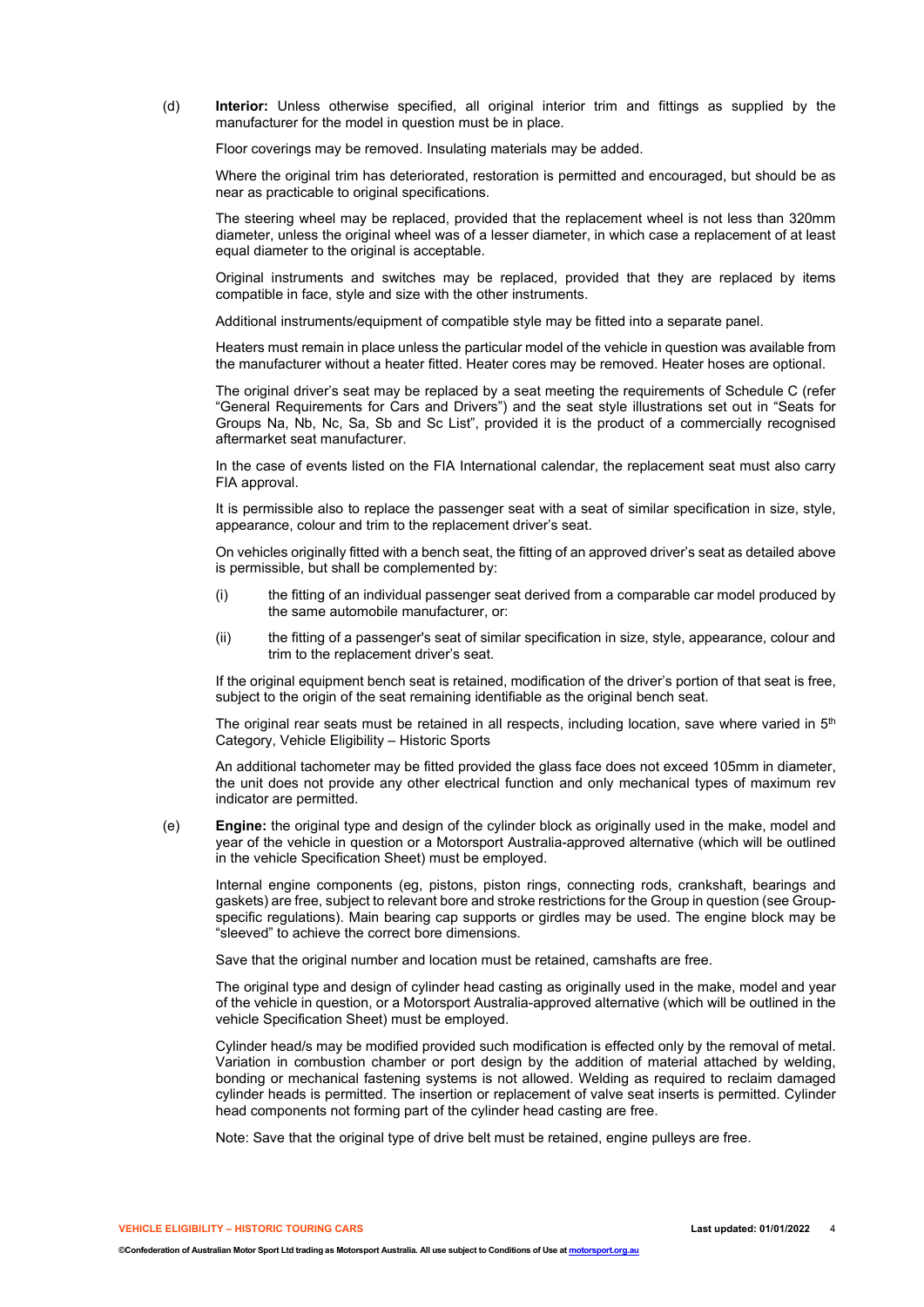The engine mountings may be replaced by components of alternative design provided that the engine remains in the original position in relation to the body/chassis with a tolerance of  $\pm 8$ mm.

- (f) **Cooling:** The radiator may be replaced but must retain its original location, form and function. The support panel opening may not be modified. The material from which the radiator may be manufactured is free.
- (g) **Lubrication system:** The original lubrication system supplied by the manufacturer must be employed, save that oil pumps may be replaced or modified to enable higher pressure and/or volume, and additional external oil lines to original or approved components may also be employed. Any replacement oil pump must work on the manufacturer's original principle. Sumps as supplied as original equipment for the model in question may be modified to incorporate baffles and/or increased capacity.

Oil coolers and remote oil filters are permitted, but the bodywork must not be altered for the purpose of fitment, nor may they be fitted outside the confines of the standard bodywork.

Dry sump lubrication systems are not permitted, unless originally fitted. Remote pressurised oil accumulators are permitted, conditional on them being used in conjunction with a normal wet-sump oil system, and serving no other purpose. The capacity of the accumulator must not exceed three litres.

- (h) **Ignition:** Ignition must be of the same type, but not necessarily brand, as supplied by the manufacturer. Breaker type distributors must remain so configured, but may otherwise be modified. See Group-specific regulations for details.
- (i) **Induction:** Carburettors available during the period and later models of carburettors which were available in the period are acceptable, provided that the outward appearance is the same. Multiple carburettors may be fitted in the ratio of not more than one choke per two cylinders (Group Na) and one choke per cylinder (Groups Nb and Nc). Throttle bore sizes are free. Internal modifications of carburettors are permitted. Carburettors of a make, model and/or appearance not available in the period are not permitted.

Forced induction is not permitted, unless such induction method was employed as standard on the make and model of vehicle by the manufacturer concerned.

Fuel injection is not permitted, unless fitted as original equipment to the make, model and year concerned. In such circumstances only the type, make and model of fuel injection equipment as originally fitted may be used. Inlet manifolds are free except that they must be of a type compatible with the period.

Mechanical fuel pumps may be replaced by electric fuel pumps.

- (j) **Exhaust:** the exhaust system should be of a type compatible with the period, and must comply with the requirements of Schedule B, but is otherwise free.
- (k) **Transmission:** The flywheel must be of the original diameter, as determined by the ring gear, but is otherwise free.

The clutch is free.

The original type of gearbox as supplied by the manufacturer for the make and model concerned, assembled and operating as originally supplied by the manufacturer, shall be retained. The number of forward and reverse gear ratios may not be changed, however the use of alternate gear ratios is permitted. The gear lever may be modified but the original shift pattern must be retained.

(l) **Final drive:** The original type of final drive assembly, including the housing supplied by the manufacturer for the make, model and year concerned shall be employed. The final drive assembly may be subject to machining operations provided always that its origin is able to be established. The overall width of the differential assembly may not be altered from the original specification. The use of alternate ratios is permitted.

Tailshafts and yokes: may be replaced provided they are of a steel construction and must maintain the original configuration.

Rear axle camber must be as per the manufacturer's specifications.

- (m) **Suspension, shock absorbers/springs and sway bars:** See Group-specific regulations.
- (n) **Steering:** The steering system employed for the year model in question, by the original manufacturer, must be utilised. Only Motorsport Australia approved alternative components may be used. These components will be listed in the particular vehicle Specification Sheet. Elastomeric bushings may be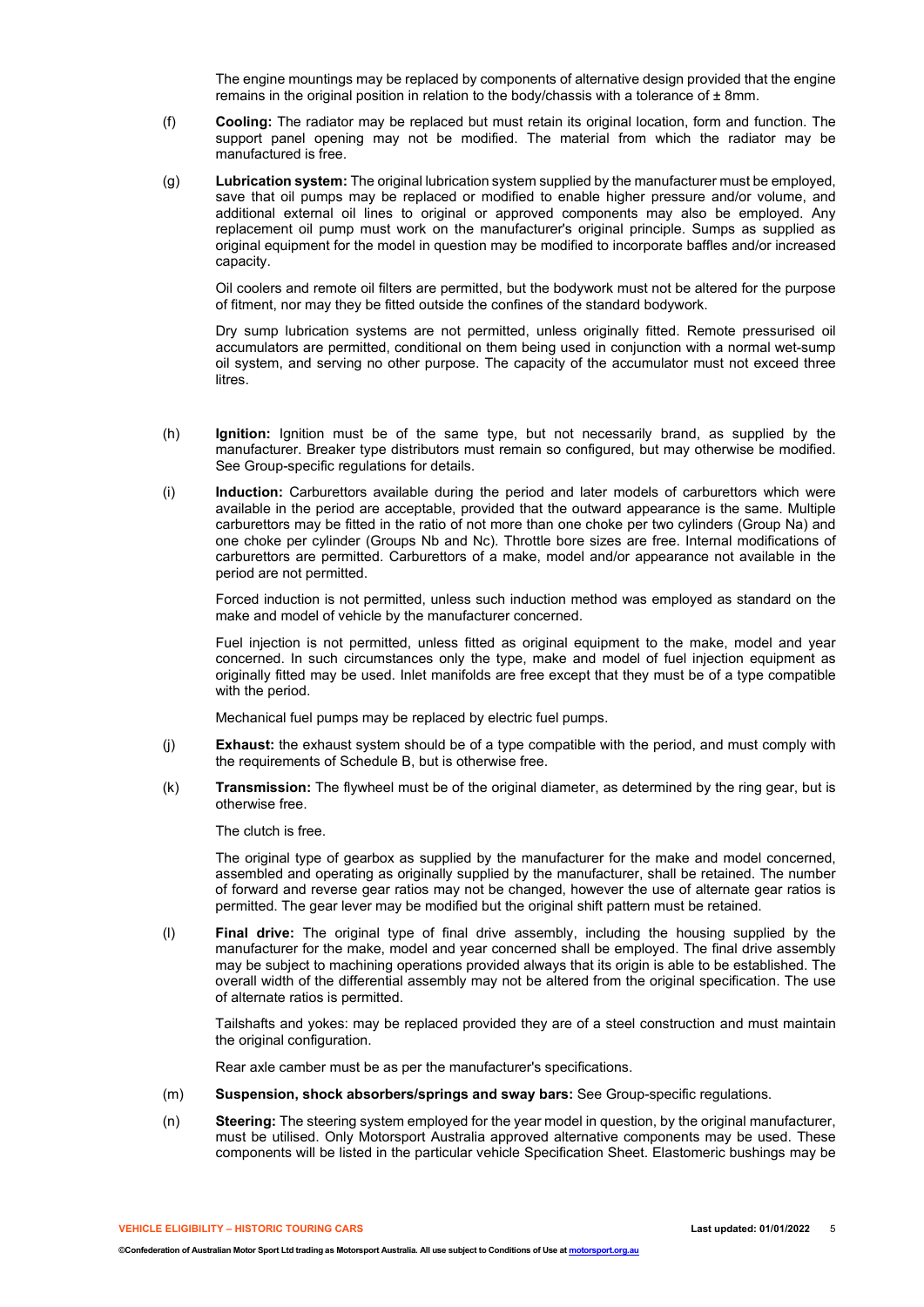replaced by another, as defined by  $5<sup>th</sup>$  Category Group N: Vehicle Eligibility: General regulations. Elastomeric bushings may not be replaced by spherical or "Rose"-type joints.

(o) **Brakes:** The original form and type of braking system shall be employed.

The major brake dimensions of drum brakes (ie, internal drum diameter and width) shall be as supplied as original equipment with a tolerance of 3mm permitted on drum diameter.

In the case of disc brake systems, see Group-specific regulations for details.

Disc pad and drum brake lining materials are free.

Backing plates may be ventilated and/ or fitted with cooling ducts.

Mechanical operation may be converted to hydraulic operation.

Dual or tandem master cylinders may be fitted.

The installation of power brake assistance is permitted.

Drum brakes may not be replaced by disc brakes.

Disc brakes may not be grooved or drilled.

Disk brake dust/stone shields may be removed.

It is permitted to fit front brake cooling ducts to a maximum width of 300mm on each side save that the total combined width of the duct/s is 300mm on each side of the front of the vehicle.

Front and Rear Brake cooling ducts may be fitted. Front ducts to a maximum width of 300mm on each side vehicle. If brake cooling ducts or scoops are fitted, they must be separated by a minimum of 300mm so as not to form an aerodynamic aid and their sole function shall be to assist in the supply of air to the brakes. Any Rear brake ducting must be wholly contained within the perimeter of the bodywork.

It is permitted to render the foot and/or hand operated park brake systems inoperative whilst retaining the operating mechanism in its original position.

- (p) **Wheels:** Wheels are required to be original in diameter and style See Group-specific regulations for details.
- (q) **Electrical:** All electrical equipment must be of period style and specification, save that a dynamo/generator may be replaced by an alternator in Groups Nb and Nc.

The component parts of a complete electric system, including generator, accumulator, warning. The electrical system, including lighting and warning apparatus, must be in working order at the start of the competition.

A self-starter in proper working order fitted to the vehicle is obligatory, and none of its parts may be removed during the event.

The battery may be relocated. If the battery is relocated, the battery must be either of dry cell construction or be fitted within a suitable container which will prevent spillage of battery acid outside the container. In all cases the battery must be securely attached to the vehicle and the terminals covered to prevent short circuits.

(r) **Advertising/signage:** No advertising material or sign will be distributed from or carried on any vehicle in this category provided that this rule shall not apply to the manufacturer's usual nameplate. Motorsport Australia reserves the right to permit also the display – in neat, unobtrusive lettering – of the name of the competitor and/or the driver and/ or the State of their residence on the scuttle or the side of the vehicle. The total area of all such signs shall not exceed 75mm in height and 600mm in length on each side of the vehicle.

Club badges of an acceptable motoring club may appear on the vehicle. Each badge must be not larger than 150mm by 100mm and must be placed below the window line. Only two such badges are permitted, one on each side.

The territory of origin of the driver may be shown on the vehicle. Each sign must be not larger than 100mm by 150mm and must be placed below the window line. Only two such signs are permitted.

In addition to vehicles in this class complying with Schedule K of the Motorsport Australia Manual all vehicles must display an upper case "N" directly followed by a lower case "a", "b" or "c" (as appropriate) being black or white contrasting in colour to that of the bodywork, 100mm and 80mm in height respectively in typeset Helvetica Bold Condensed immediately following the vehicle's racing number at the bottom right hand corner, no further than 100mm from the border of the background.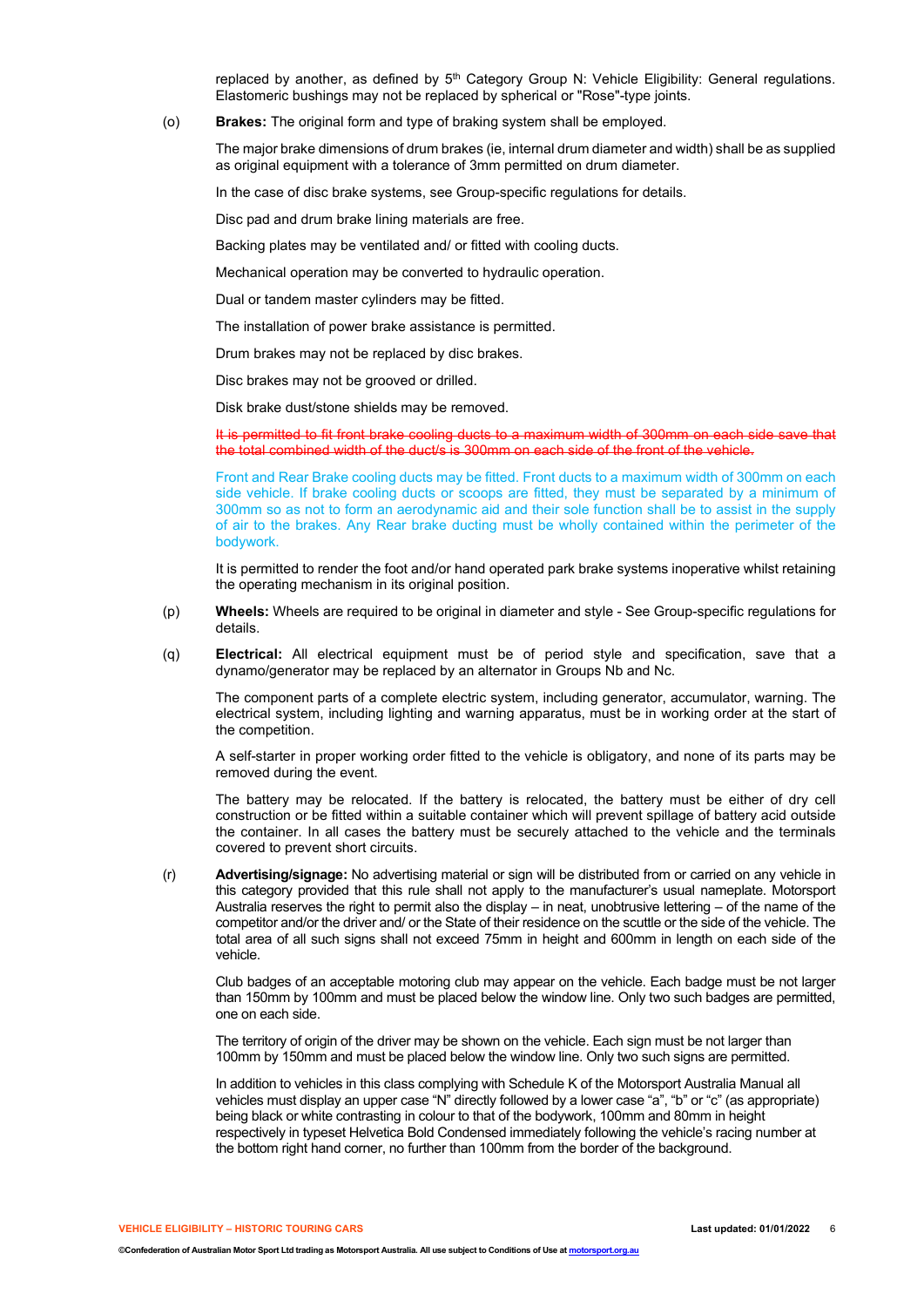The location of the battery must be indicated by a blue triangle (with sides of 150mm) on the coachwork.

No other signs may be displayed, unless specific approval has been granted by the Australian Historic Motor Sport Committee for event signage – see  $5<sup>th</sup>$  Category, Eligibility – Paintwork and Signage.

### **SPECIFIC REQUIREMENTS**

## **Group Na**

### **TOURING CARS (PRE-1958)**



Group Na is designed to provide a forum for competitors to race both pre-war production touring cars and early post-war production touring cars in a form similar to racing of the period. To this extent, the modifications permitted are those that are not intended to radically alter the individual vehicle's character or appearance and will be of an improved performance road car nature, as opposed to making the vehicle totally dedicated to outright competition; the concept being that the vehicles could be driven comfortably to and from the race circuit event.

Limited modifications may be made. These should be of a period nature and not out of character with the vehicle or group period. People wishing to race vehicles of a more highly modified nature should look to other categories, such as Group Nb or an appropriate contemporary class. It is envisaged that most vehicles in this class will not have a racing history and these are acceptable provided they conform to the Group Na Specific Regulations and the relevant Motorsport Australia Specification Sheet.

### **Specific requirements additional to the General Requirements:**

### **(a) Classes:**

Vehicles shall compete in the following capacity classes:

| Class   | <b>Capacity</b> |
|---------|-----------------|
| Class A | 3001cc and over |
| Class B | 1501 - 3000cc   |
| Class C | 1101 - 1500cc   |
| Class D | Up to 1100cc    |

**Engine configuration:** the bore may be increased by a maximum of 1.5mm, and the stroke must remain standard as specified for the make and model.

#### **(b) Ignition: Electronic or transistorised systems are not permitted.**

A distributor of a different make but similar design is permitted, but must use the points and condenser components within.

**(c) Final drive:** Limited slip or locked differentials are not permitted unless part of the original specification.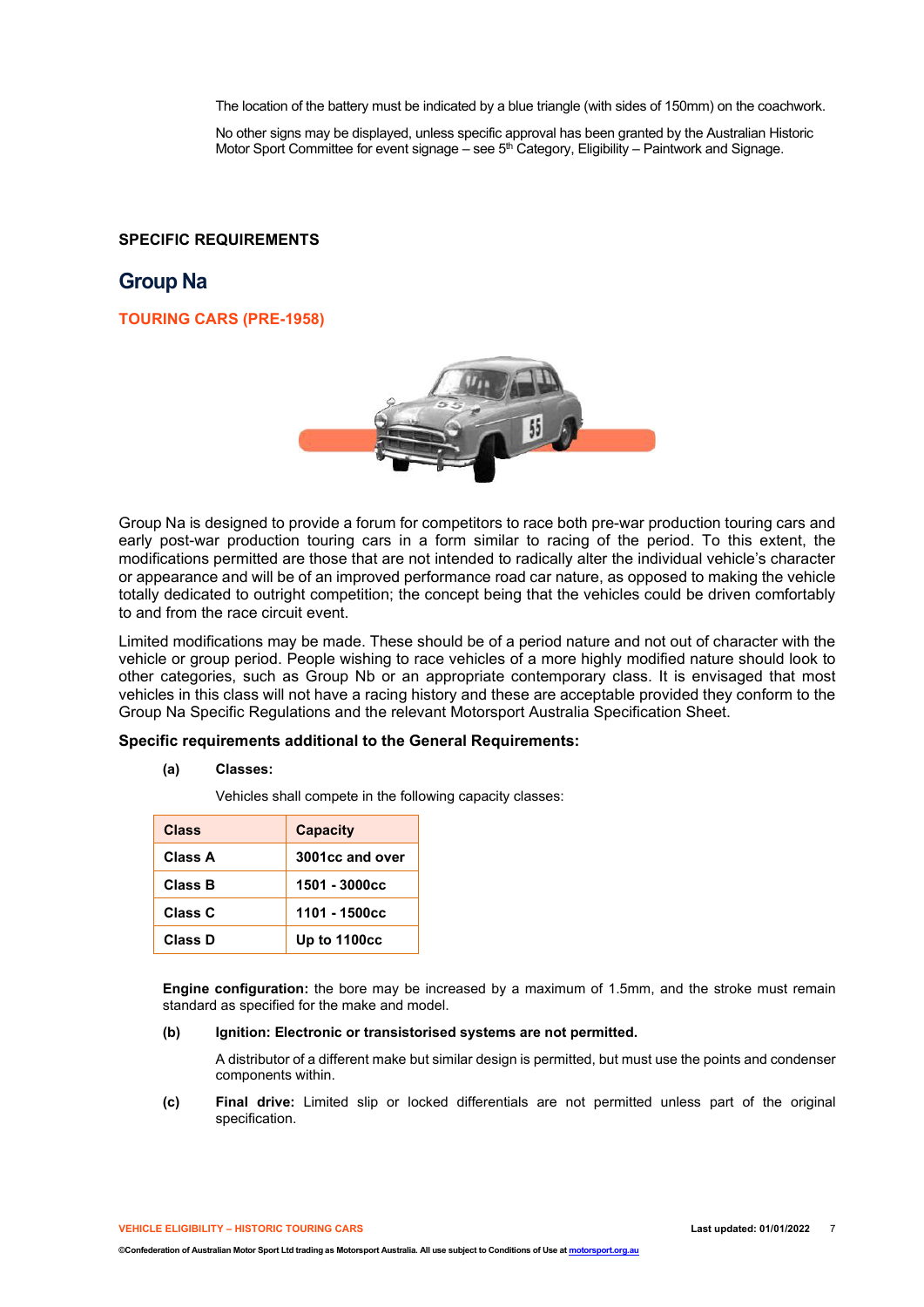(d) **Suspension:** The method of suspension originally employed by the manufacturer must be retained. Each front suspension pickup point may be moved laterally by up to 10mm provided that a maximum of two degrees negative camber is not exceeded.

Eccentric or modified suspension components that alter the dimensions or geometry from original specifications, other than as provided for in this regulation are not permitted.

**Shock absorbers/Springs:** Spring rates and height (and therefore the ride height) may be altered. Damper settings may also be altered, however, externally adjustable shock absorbers are not permitted.

**Sway bars:** Fitment of period-type anti-sway bar to the front suspension is permitted. Rear sway bars are not permitted unless originally fitted.

Originally fitted sway bars may be replaced by another of alternate dimensions, but must remain mounted by the original method. Bushing materials are free.

Fore and aft axle location may be altered, and locating devices to achieve this may be installed. Transverse axle location devices may not be fitted.

The steering system employed for the model in question by the original manufacturer must be utilised. At all times, the original form of steering and suspension joints must be employed.

Elastomeric bushings may be replaced by another, as defined by 5th Category Group N: Vehicle Eligibility: General regulations. Elastomeric bushings may not be replaced by spherical or "Rose"-type joints.

Externally adjustable shock absorbers are not permitted.

- **(e) Clutch:** original method of operation must be utilised, eg, cable or hydraulic**.**
- **(f) Wheels:** The wheels shall be either as supplied by the manufacturer or of a type approved by Motorsport Australia and which is in harmony with wheels used prior to 31 December, 1958. At all times the original wheel diameter shall be maintained, save that all cars originally fitted with 14" diameter wheels may use replacement 15" diameter wheels. The width of the rim may not exceed 5" unless originally specified by the manufacturer; in which case the rim width must be as originally supplied. Aluminium alloy type wheels may be fitted, but only of a design and style available prior to 31 December, 1958. 4" Pitch Circle Diameter (PCD) hubs may be modified or replaced for the purpose of accepting 100mm PCD wheels. Any replacement hubs must be of ferrous material. Vehicles fitted with hubs that have a PCD other than 4" will be considered upon application. Wheel studs are free. Wheel nave plates or covers must be removed.
- **(g) Tyres:** Tyres must have an aspect ratio of at least 65% as determined by the Tyre and Rim Association manual. (Refer Na, Nb, Nc, Sa, Sb and Sc Tyre List - article 1.2(a).)

The upper part of the tyre, down to the wheel rim flange over the wheel hub centre must be within the perimeter of the vehicle when viewed vertically from above (refer diagram 1).

**Diagram 1.**

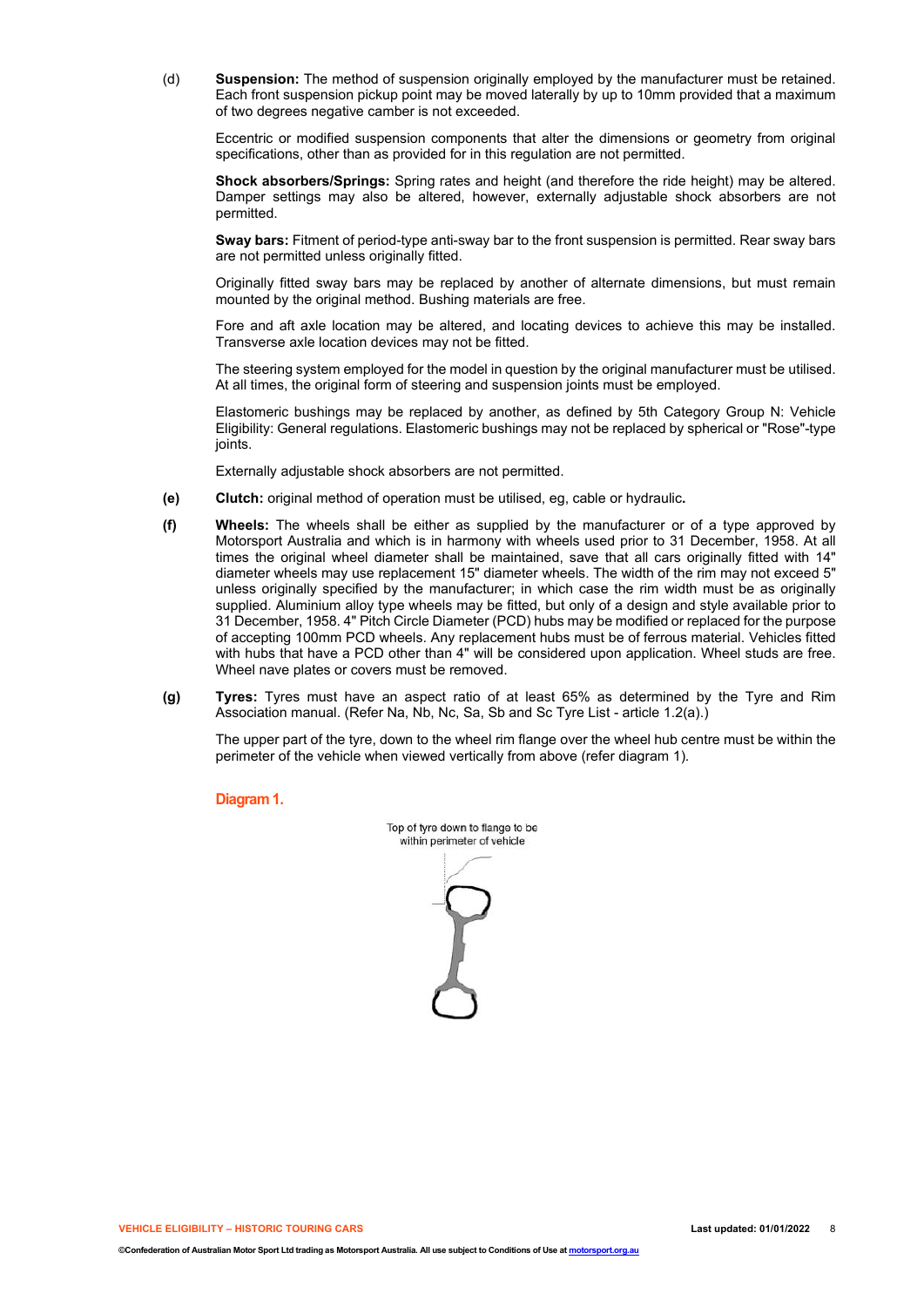# **Group Nb**

### **PRODUCTION TOURING CARS (PRE-1965)**



Group Nb is intended to be representative of the prescriptions of the former Appendix J which was current until 31 December, 1964. Before the introduction of the current sub-groups, this category was known as "Group N". This is a group for series production type touring cars, manufactured prior to 31 December, 1964. The group recognises models or components homologated for competition by the manufacturer, however at least 100 identical examples of a particular model must have been produced for the vehicle to be eligible. It is envisaged that most vehicles in this class will not have a racing history and these are acceptable provided they conform to the Group Nb Specific Regulations and the relevant Motorsport Australia Specification Sheet.

**Spirit of regulations:** It is emphasised that the purpose of this category of racing is to emulate, as far as is practicable, racing of touring cars under Appendix J regulations which were current until 31 December, 1964. Under the spirit of these regulations, and with the obvious exception of current safety requirements which were not mandatory in the period, over-restoration of vehicles, including the use of technology, parts or equipment not available within the period in question, are not acceptable and will render the vehicle ineligible.

### **Specific requirements additional to the General Requirements:**

| <b>Class</b> | <b>Capacity</b> | <b>Class</b> | <b>Capacity</b> |
|--------------|-----------------|--------------|-----------------|
| Class A1     | Over 4500cc     | Class D      | 1601 to 2000cc  |
| Class A2     | 3001 to 4500cc  | Class E      | 1301 to 1600cc  |
| Class B      | 2601 to 3000cc  | Class F      | 1001 to 1300cc  |
| Class C      | 2001 to 2600cc  | Class G      | Up to 1000cc    |

**(a) Classes:** Vehicles shall compete in the following engine capacity classes

### (Classes may be amalgamated)

Vehicles in the above-mentioned Classes A, B, C, D, and E must have four doors unless they have been homologated by the FIA, or are otherwise specifically approved by Motorsport Australia, in a two-door version. Vehicles in Classes F and G must have at least two doors.

- (b) **Engine:** The bore may be varied and/or the stroke reduced provided that the swept volume of the engine remains within the same cubic capacity class as that within which the engine came as supplied by the manufacturer. But in cases where retaining the original stroke and increasing the cylinder bore by up to 1.5mm over the original dimension increases the engine cubic capacity above the original class limit, for competition purposes the vehicle will remain within its original cubic capacity class.
- (c) **Ignition:** May be of the same type, but not necessarily brand as supplied by the manufacturer for the make and model concerned. Contact breaker points and condenser may be removed and their standard operations performed by electronic components providing the following conditions are adhered to:
	- (i) all components, save for the coil, shall be an integral part of the distributor.
	- (ii) A maximum of two wires shall connect the low tension side of the distributor to the coil. These wires shall be visibly continuous and not contain any supplementary connection to any other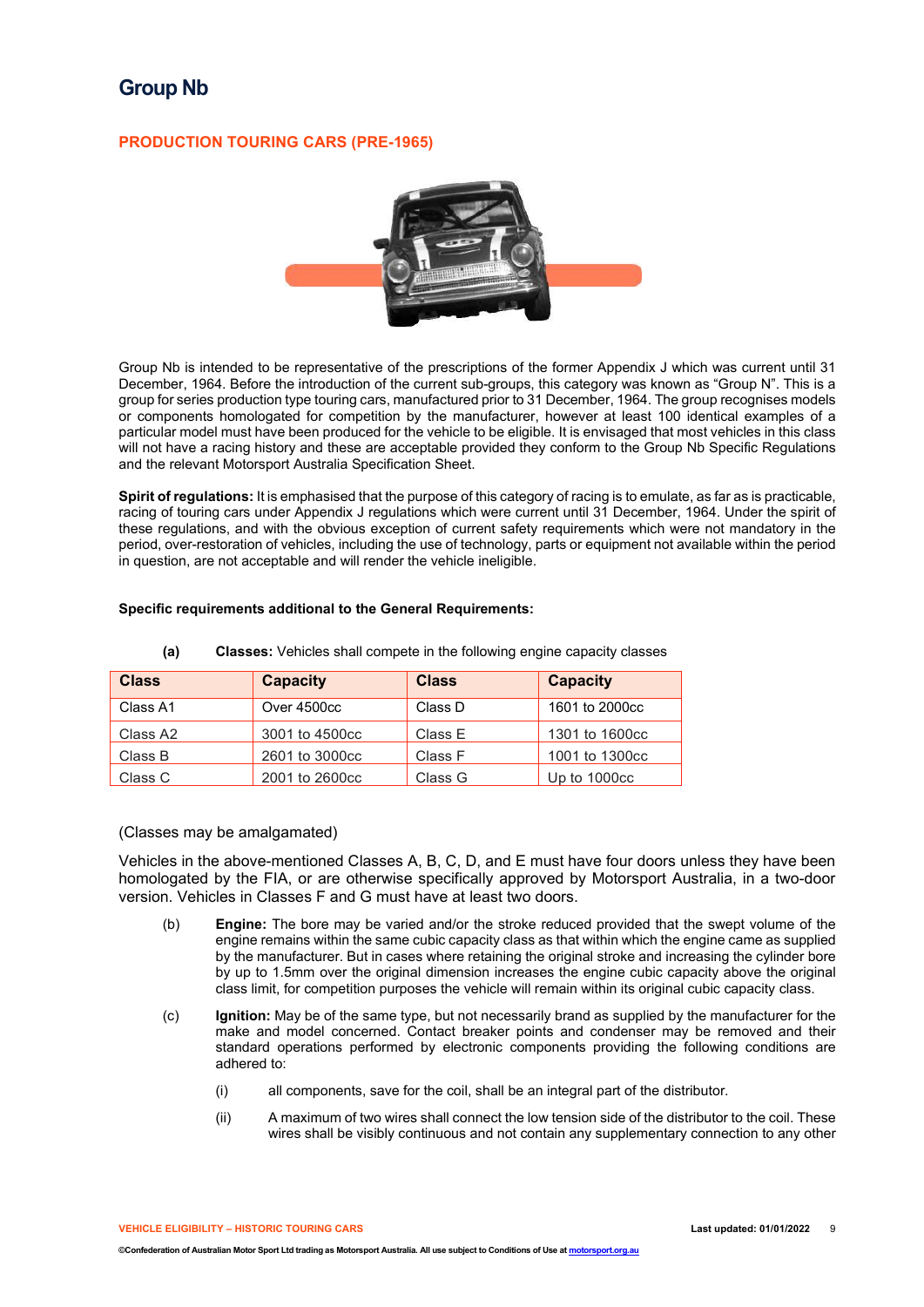component. Permitted is the fitment of an uninsulated earthing conductor between distributor body and cylinder block.

- (iii) Ignition advance shall be restricted to mechanical actuation within the distributor.
- (d) **Transmission:** The clutch and its method of actuation are free; save that concentric throwout bearings are not permitted.
- (e) **Final drive:** Differentials may be modified internally to incorporate slip limiting or locking devices. Modifications to incorporate floating hubs are permitted.
- (f) **Suspension:** The original form and type of suspension only shall be employed (eg, a semi-elliptic leaf spring suspended live rear axle may not be replaced by a coil spring suspended De Dion type, and so on).

Springs are free provided that the type and location are unchanged. Adjustable ride height is permitted, save that the body may not be altered to incorporate any system facilitating the adjustment of the ride height. MacPherson struts may be modified to incorporate adjustable spring seats/platforms.

Shock absorbers are free, save that they may not utilise external gas/fluid reservoirs and/or canisters. From April 21 2014 a maximum of 5° static negative camber is permitted for wheels on the front axle.

**Sway bars:** Sway bars may be fitted or removed from the front or rear of vehicles provided the sway bar does not perform any other function. Such sway bars must be of a conventional type, ie, made of a solid steel bar bent to shape. The diameter of the sway bar is free. Hollow sway bars are not permitted.

The method of mounting is free. The end links on bars may incorporate the use of spherical or rose type joints. Sway bars that perform more than one function can only be varied in diameter.

**Locating devices/attachment:** Suspension pickup points may be moved by up to 30mm.

Additional control arms may be fitted front and rear but in doing so, the original components must remain functional. The method of mounting is free, including the use of spherical or rose-type joints, providing all such control arms remain outside the original bodywork.

Where a vehicle is fitted with a Panhard rod as standard equipment, its mounting points may be moved without restriction, or it may be removed and replaced with a Watts linkage. Spherical rod ends may be employed in either application.

(g) **Brakes:** It is permitted to fit alternative calipers of a type available pre-1965. Drum brake systems may have components replaced with those of a production vehicle of the period provided the swept area and diameter of the drum does not change. Non-standard pedal boxes are permitted provided the original pedal location & configuration is maintained ie; where the pedals are pendulum or floor mounted they must retain this configuration. Brake hoses are free. Drum brakes may be drilled for the purpose of cooling, but such holes may not be drilled in the swept braking surface of the drum.

The replacement of original disc rotor assemblies with those of two or three-piece construction of a similar appearance is permitted. Original hubs must be retained, machining is permitted. Any adaptor between hub and disc rotor must be solid and be of aluminium or steel.

The use of adaptor plates for the attachment of brake calipers or intermediate spacers within brake calipers to accommodate variations in rotor and brake pad thickness is permitted.

(h) **Wheels and tyres:** The wheels shall be either as supplied by the manufacturer or of a type approved by Motorsport Australia and which is in harmony with wheels used prior to 31 December, 1964. At all times the original wheel diameter shall be maintained, save that all cars originally fitted with 14" diameter wheels may use replacement 15" diameter wheels. The width of the rim may be increased by not more than 1" over that originally fitted to the particular make and model, subject to an absolute maximum width of 6". Aluminium alloy type wheels may be fitted, but only of a design and style available prior to 31 December, 1964. Wheel nave plates or covers must be removed.

**Tyres:** Tyres must be of an approved type of radial or cross-ply construction with a minimum aspect ratio of 60% as determined by the Tyre and Rim Association. (Refer Na, Nb, Nc, Sa, Sb and Sc Tyre List, article 1.2(b).) Re-grooving of tyres is not permitted.

The upper part of the tyre, down to the wheel rim flange over the wheel hub centre must be within the perimeter of the vehicle when viewed vertically from above. (Refer diagram 1 - Group Na.)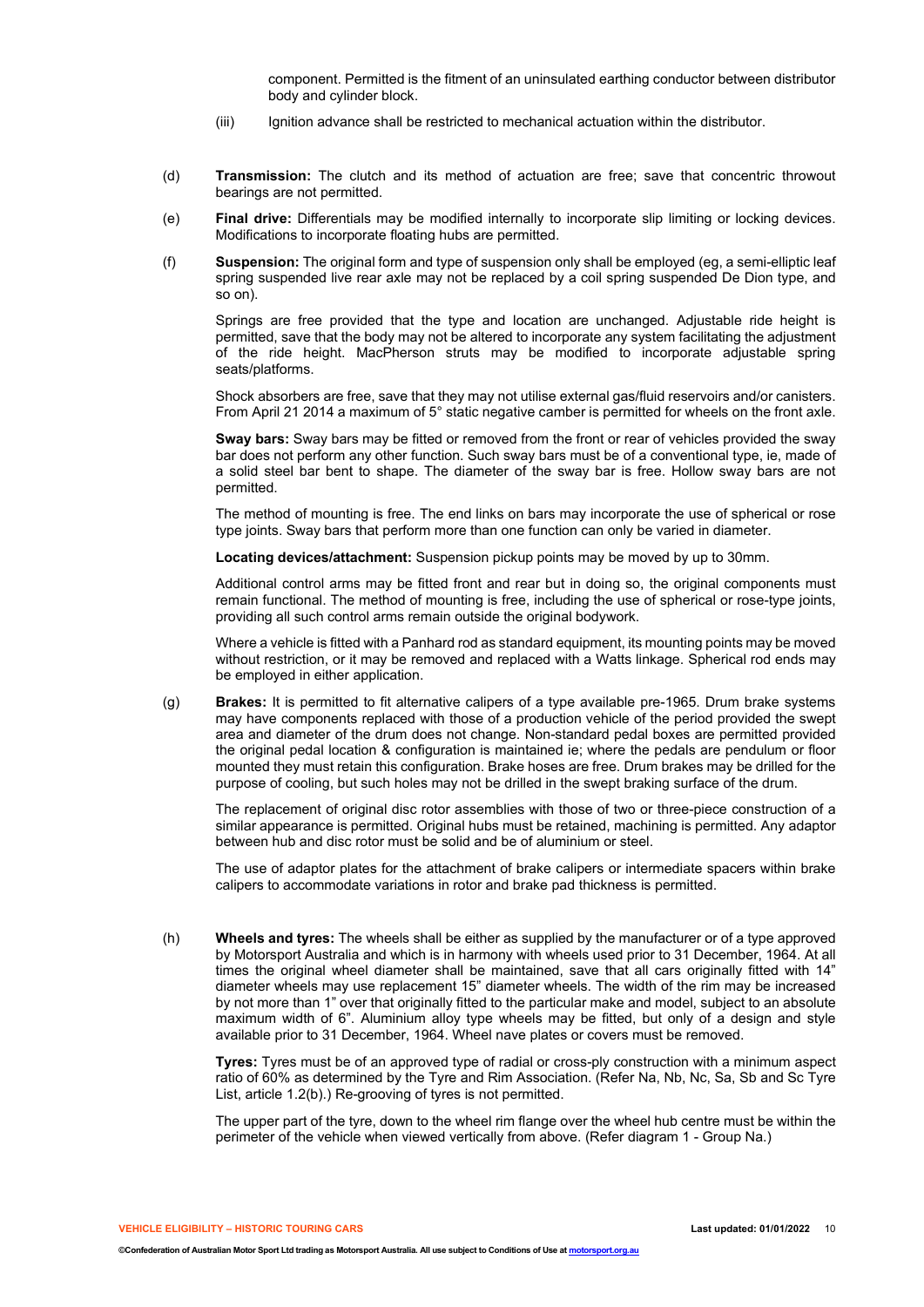## **Group Nc**

### **PRODUCTION TOURING CARS (1965-1972)**



Group Nc is an historic group introduced on 1 January, 1995, to cater primarily for vehicles of a year, make and model which competed in Australia between 1 January, 1965, and 31 December, 1972 in either the Australian Touring Car Championship or races specifically for 3rd Category Group C Improved Production Touring Cars and Series Production Touring Cars.

The Group Nc rules have been established to enable competition under a common set of rules which reflect the nature of touring car racing in the period.

The Historic Production Based Eligibility Committee, HPBEC, at its sole discretion, shall determine the contents of the vehicle Specification Sheets, which will be based on data sourced from:

The relevant FIA homologation and Motorsport Australia vehicle recognition documents (for over 3 litre cars, up to page 12), factory (not dealer) fitted parts lists and factory workshop and parts manuals.

All vehicles must continue to comply with the Specification Sheet for the model in question. Motorsport Australia reserves the right to alter Specification Sheets at any time, if new or different information becomes available. It is envisaged that most vehicles in this class will not have a racing history and these are acceptable provided they conform to the Group Nc Specific Regulations and the relevant Motorsport Australia Specification Sheet.

**Spirit of Regulations:** It is emphasised that the purpose of this category is to emulate, as far as practicable, the racing of touring cars (as described in the preamble) in the period from 1 January, 1965 to 31 December, 1972. Under the spirit of the regulations, and with the obvious exception of current safety requirements which were not mandatory in the period, over restoration of vehicles, including the use of technology, parts or equipment other than consumable items, not available within the period in question, are not acceptable.

### **Specific requirements additional to the General Requirements:**

**(a) Classes:** Vehicles shall compete in the following capacity classes:

| <b>Class</b> | <b>Capacity</b> |
|--------------|-----------------|
| Class A      | Over 5100cc     |
| Class B      | 3501cc - 5100cc |
| Class C      | 3001cc - 3500cc |
| Class D      | 2001cc - 3000cc |
| Class E      | 1501cc - 2000cc |
| Class F      | 1101cc - 1500cc |
| Class G      | Up to 1100cc    |

(b) **Bodywork:** Mudguard flares/extensions – flares and/or extensions to the guards are not permitted unless originally fitted to the make and model in question by the manufacturer. The inner lip of the wheel opening may be folded back for tyre clearance.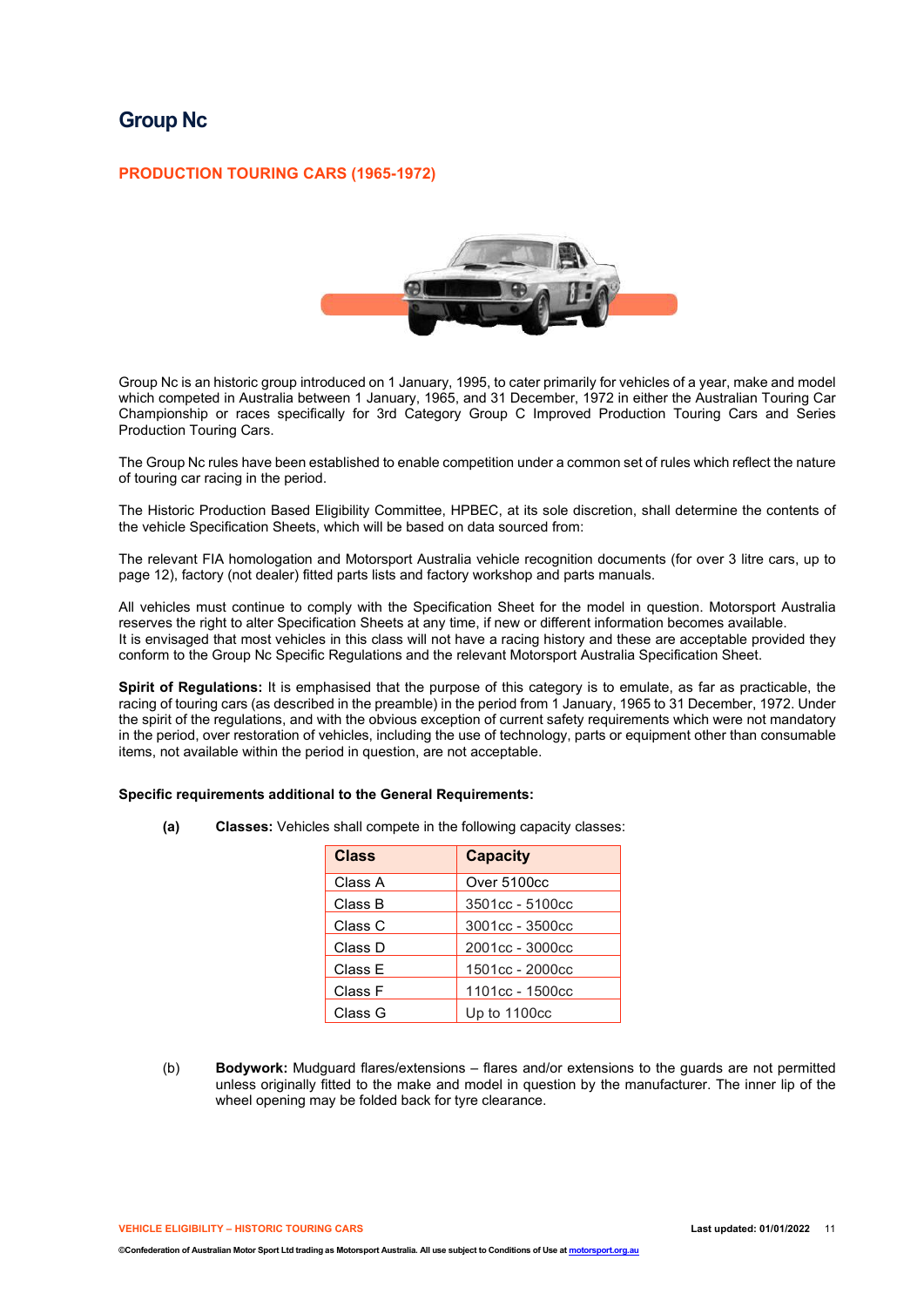### (c) **Engine:**

(i) **Reciprocating engines:** The bore may be increased by a maximum of 1.5mm, and the stroke must remain standard as specified for the make and model.

Where increasing the bore size up to 1.5mm increases the engine cubic capacity above the original capacity class limit, for competition purposes the vehicle will remain within its original cubic capacity class. Toothed belts driving engine ancillaries are permitted. Engine pulleys are free.

**(ii) Rotary engines:** Rotary engines shall be deemed to be engines with rotary (rather than reciprocating) motion of the compressing medium (Wankel type). A rotary engine shall be defined as the rotor housings, intermediate and end plates.

**Modifications:** The rotors, apex seals and crankshaft are free.

Modifications to rotary engine rotor, housings and end plates may be effected only by the removal of metal. Rotary engines may be modified by the utilisation of the porting technique/s known as "Extend", "Mild" or "Bridge" porting.

Mild/extend porting shall be defined as a single induction port per end/intermediate plate, per rotor, extended beyond the original induction port size and shape. Save that it may not extend beyond the region traversed by the original rotor seal, the size and shape of such a port is free.

"Bridge" porting is permitted with the restriction that the original O-ring seals must remain unmodified and in their original location.

Bridge porting shall be defined as where the induction is accomplished utilising two separate induction ports per end/intermediate plate, per rotor, but not extending beyond the original outer edge of the inner water seal.

Peripheral porting is specifically not permitted.

Peripheral porting is defined as a port on a rotary engine allowing the passage of gasses through the periphery of the rotor housing. Any bridged induction port that is extended radially beyond the original outer edge of the inner water seal is, for the purposes of these regulations, considered to be a peripheral port.

Engines must be sealed, with rotor housing and end plates as a complete assembly.

Toothed belts driving engine ancillaries are permitted. Engine pulleys are free.

- (d) **Ignition:** May be of the same type, but not necessarily brand as supplied by the manufacturer for the make and model concerned. Contact breaker points and condenser may be removed and their standard operations performed by electronic components providing the following conditions are adhered to:
	- (i) All components, save for the coil, shall be an integral part of the distributor.
	- (ii) A maximum of two wires shall connect the low tension side of the distributor to the coil. These wires shall be visibly continuous and not contain any supplementary connection to any other component. Permitted is the fitment of an uninsulated earthing conductor between distributor body and cylinder block.
	- (iii) Ignition advance shall be restricted to mechanical actuation within the distributor.
- (e) **Transmission:** The clutch and its method of actuation are free.
- (f) **Final drive:** Differentials may be modified internally to incorporate slip limiting or locking devices. Modifications to incorporate floating hubs are permitted.
- (g) **Suspension:** The original form and type of suspension only shall be employed (eg, a semi-elliptic leaf spring suspended live rear axle may not be replaced by a coil spring suspended De Dion type, and so on).

Springs are free provided that the type and location are unchanged. Adjustable ride height is permitted, save that the body may not be altered to incorporate any system facilitating the adjustment of the ride height. MacPherson struts may be modified to incorporate adjustable Shock absorbers are free, save that they may not utilise external gas/fluid reservoirs and/or canisters. From April 21 2014 a maximum of 5° static negative camber is permitted for wheels on the front axle.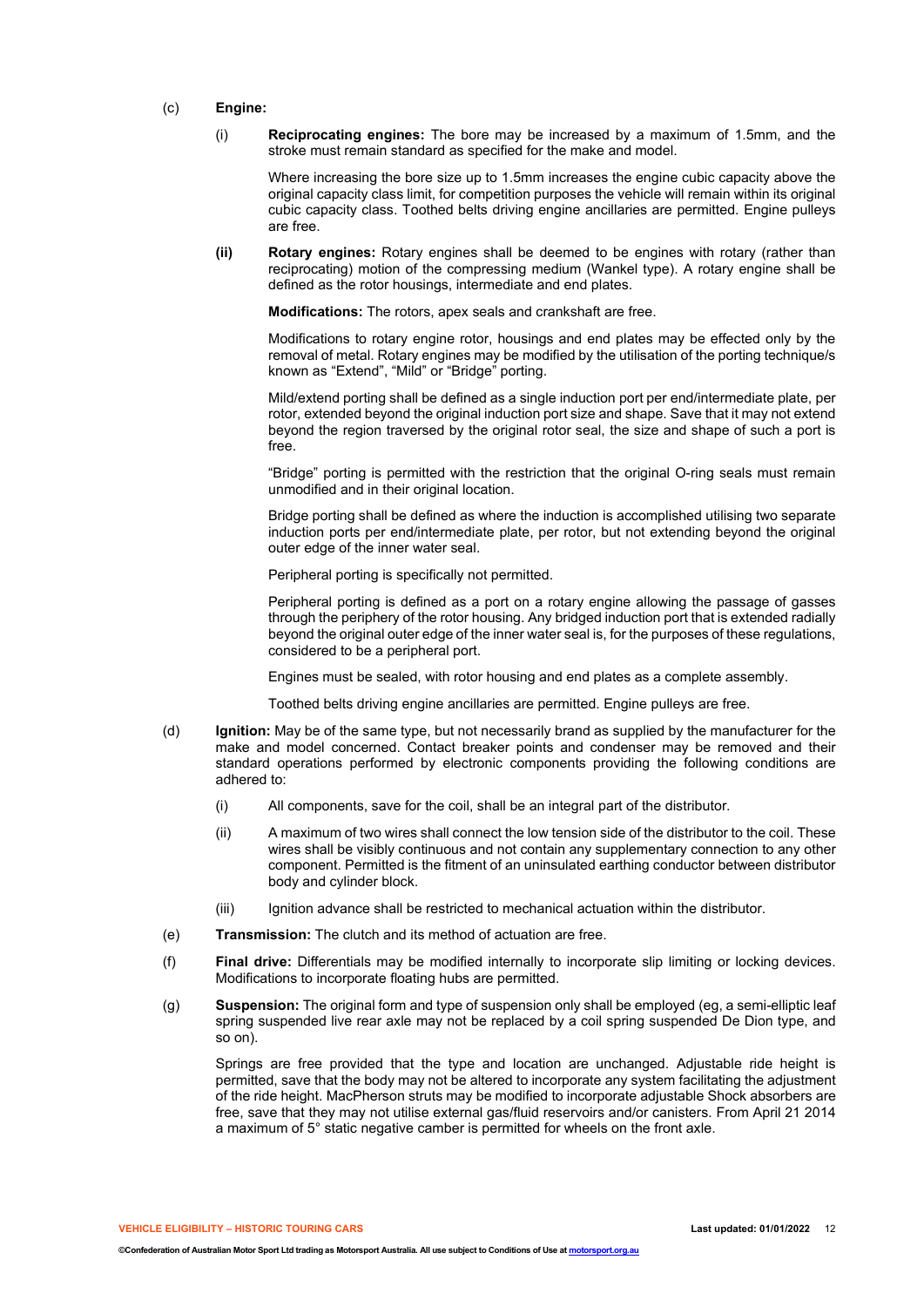**Sway bars:** Sway bars may be fitted or removed from the front or rear of vehicles provided the sway bar does not perform any other function. Such sway bars must be of a conventional type, ie, made of a solid steel bar bent to shape. The diameter of the sway bar is free. Hollow sway bars are not permitted. The method of mounting is free. The end links on bars may incorporate the use of spherical or rose type joints. Sway bars that perform more than one function can only be varied in diameter.

**Locating devices/attachment:** Suspension pickup points may be moved by up to 30mm.

Additional control arms may be fitted front and rear but in doing so, the original components must remain functional. The method of mounting is free, including the use of spherical or rose-type joints, providing all such control arms remain outside the original bodywork. Where a vehicle is fitted with a Panhard rod as standard equipment, its mounting points may be moved without restriction, or it may be removed and replaced with a Watts linkage. Spherical rod ends may be employed in either application.

(h) **Brakes:** Components may be replaced with those from another make and model of production touring car that was produced before 31 December 1972, provided there is no increase in the swept area or diameter of the disc or drum. Machining of the rotor is permitted.

The replacement of original disc rotor assemblies with those of two or three-piece construction of a similar appearance is permitted. Original hubs must be retained, machining is permitted. Any adaptor between hub and disc rotor must be solid and be of aluminium or steel.

The use of adaptor plates for the attachment of brake calipers or intermediate spacers within brake calipers to accommodate variations in rotor and brake pad thickness is permitted.

Non-standard pedal boxes are permitted provided the original pedal location & configuration is maintained ie; where the pedals are pendulum or floor mounted they must retain this configuration. It is not permitted for brake bias to be adjustable by the driver when in the normal driving position.

Brake hoses are free.

It is permissible to replace brake discs with items that are wider than the original component. Discs replaced under this provision may incorporate ventilation between the braking surfaces.

Brake discs may not be grooved or drilled.

Drum brakes may be drilled for the purpose of cooling, but such holes may not be drilled in the swept braking surface of the drum.

Brake cooling ducts may be fitted. If brake cooling ducts or scoops are fitted, they must be separated by a minimum of 300mm, so as not to form an aerodynamic aid and their sole function shall be to assist in the supply of air to the brakes.

(i) **Wheels:** Wheel diameter must be as originally supplied by the manufacturer or that which was deemed by Motorsport Australia to have been commonly used on the model in competition during the period as outlined in the vehicle's Specification Sheet save that all cars originally fitted with 14" diameter wheels may use replacement 15" diameter wheels.

Wheels may be replaced by period style alloy wheels.

Maximum rim width permitted is:

| <b>Class</b>     | <b>Maximum permitted rim</b><br>width |
|------------------|---------------------------------------|
| Class A and B    | Maximum 8 inches                      |
| Class C, D and E | Maximum 7 inches                      |
| Class F and G    | Maximum 6 inches                      |

Wheel nave plates or covers must be removed.

(j) **Tyres:** Tyres must be of approved type radial or cross-ply construction with a minimum aspect ratio of 60% as determined by the Tyre and Rim Association. (Refer Na, Nb, Nc, Sa, Sb and Sc tyre list – article 1.2(b).) Re-grooving of tyres is not permitted.

The upper part of the tyre, down to the wheel rim flange over the wheel hub centre must be within the perimeter of the vehicle when viewed vertically from above. (Refer diagram 1 – Group Na.)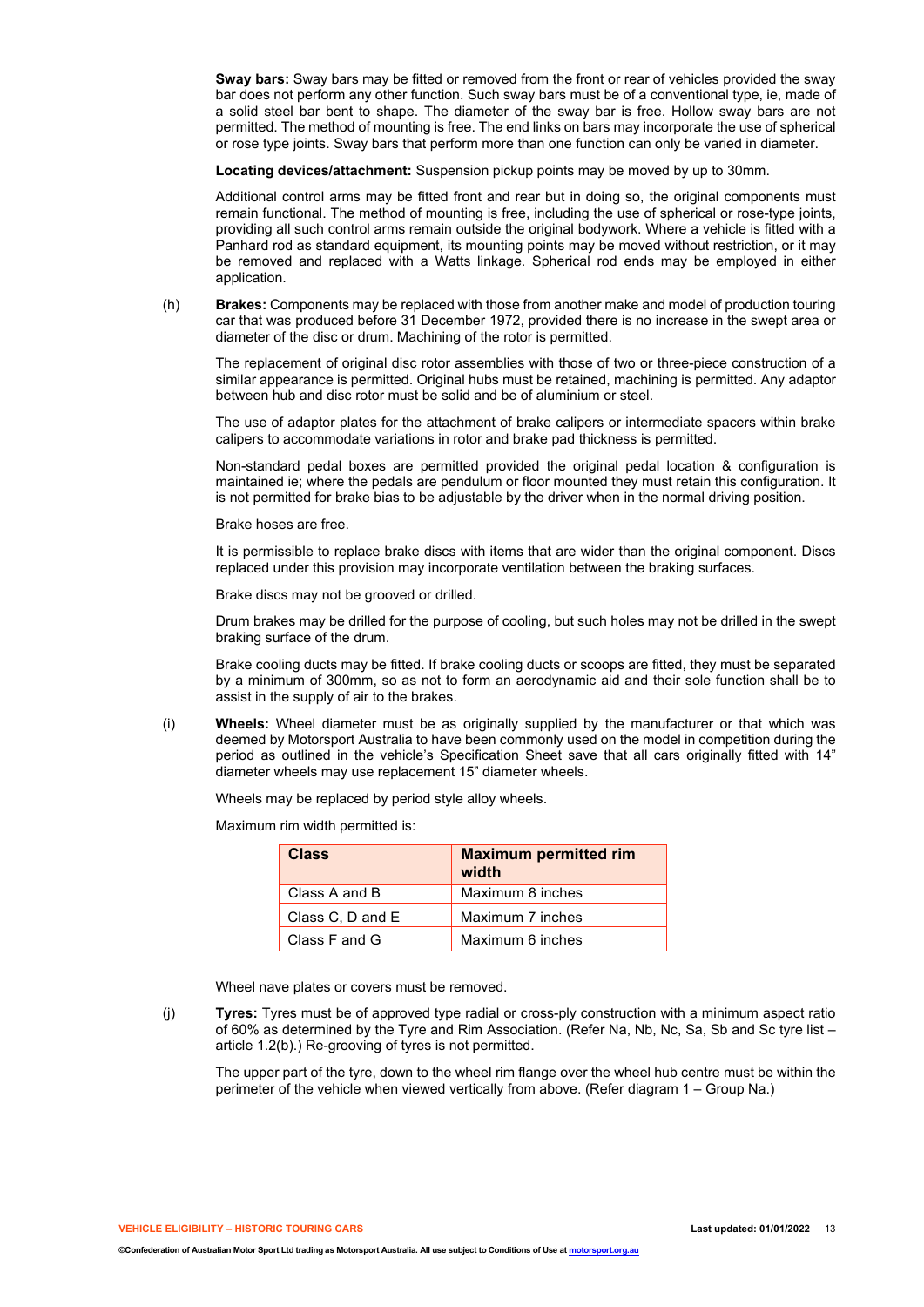# **Appendix J Touring Cars (App J)**

### **PRODUCTION TOURING CARS (PRE-1965)**

This group will cater for vehicles with a competition history established in the period ending 31 December 1965 in events run to CAMS regulations for Appendix J Touring Cars.

#### **Eligible vehicles:**

- (a) Only an actual vehicle from the defined period will be recognised.
- (b) A clear line of history is required for each eligible vehicle. The applicant for a Certificate of Description and Log Book must, with the application, provide all evidence reasonably necessary to establish a clear line of history for the vehicle.
- (c) Other than in respect of variations permitted in terms of these regulations, each vehicle must be presented in the same specification as noted in the relevant homologation/recognition document as it was presented for competition at an event (the "Specified Competition Event") during a year in which the vehicle competed as an Appendix J Touring Car in the period (the "Specification Year").
- (d) It is not permitted to construct a new vehicle. A vehicle reconstructed using only spares or damaged and cast-off components are not eligible for this group. A chassis/body may, but does not necessarily, constitute an eligible vehicle.
- (e) **Tyres:** Each tyre must have an aspect ratio of at least 60% as determined by the Tyre and Rim Association manual. Tyres must be a cross ply treaded tyre and will be approved on individual application. The use of non R Spec radial road tyres may be approved on individual application. Regrooving of tyres is not permitted.

# **Improved Production (IP)**

### **PRODUCTION TOURING CARS (1966-1972)**

This group will cater for vehicles with a competition history established in the period between 1 January 1966 and 31 December 1972 in events run to CAMS regulations for Improved Production Touring Cars.

### **Eligible Vehicles**

- (a) Only an actual vehicle, for which a Log Book was/is issued by CAMS, will be recognised.
- (b) A clear line of history is required for each eligible vehicle. The applicant for a Certificate of Description and Log Book must, with the application, provide all evidence reasonably necessary to establish a clear line of history for the vehicle.
- (c) Other than in respect of variations permitted in terms of these regulations, each vehicle must be presented in the same specification as noted in the relevant homologation/recognition document as it was presented for competition at an event (the "Specified Competition Event") during a year in which the vehicle competed an Improved Production Touring Car in the period (the "Specification Year").
- (d) It is not permitted to construct a new vehicle. A vehicle reconstructed using only spares or damaged and cast-off components are not eligible for this group. A chassis/body may, but does not necessarily, constitute an eligible vehicle.
- (e) **Tyres:** Each tyre must have an aspect ratio of at least 60% as determined by the Tyre and Rim Association manual. Tyres must be a cross ply treaded tyre and will be approved on individual application. The use of non R Spec radial road tyres may be approved on individual application. Regrooving of tyres is not permitted.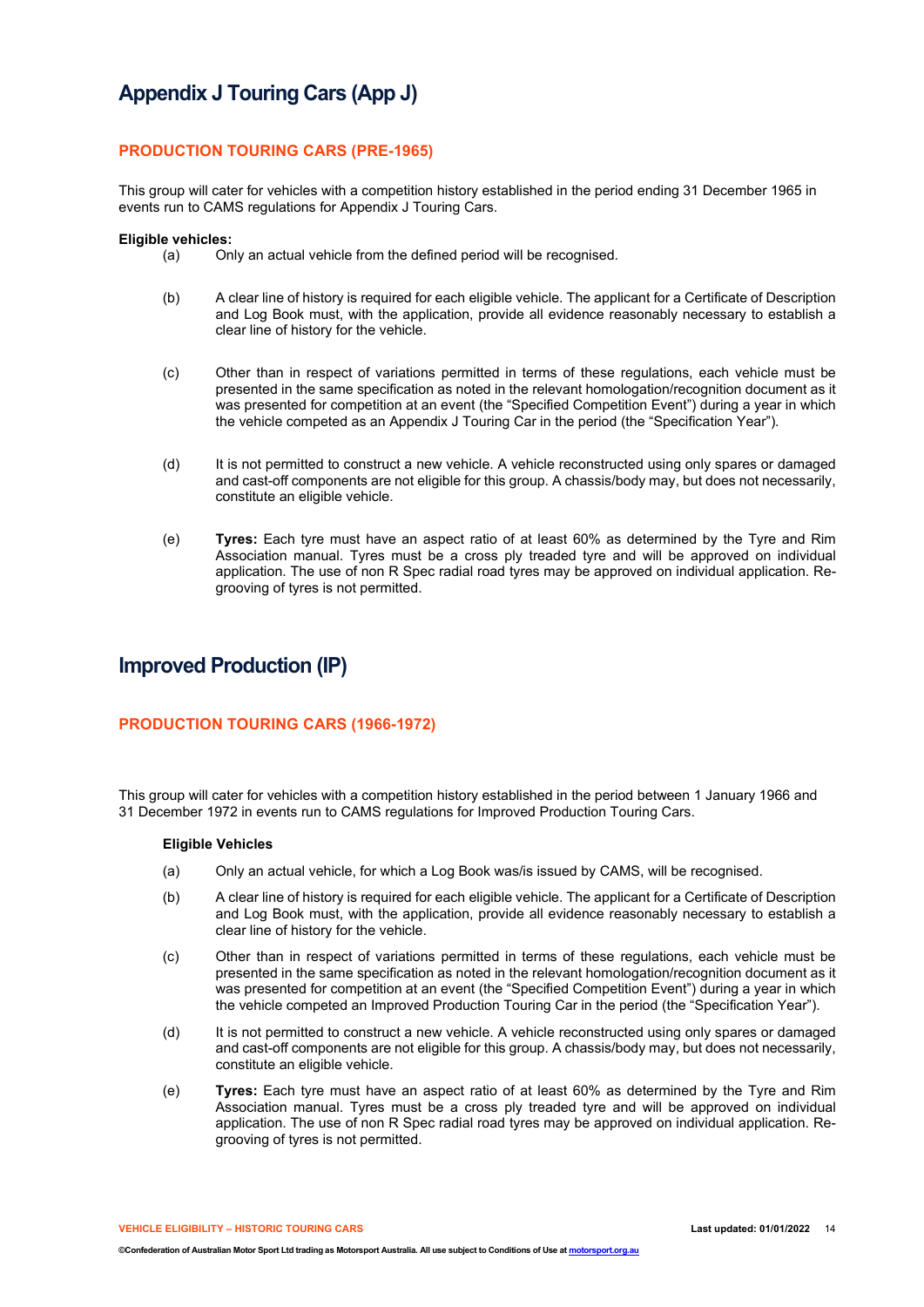# **Series Production Touring Cars (SP)**

### **PRODUCTION TOURING CARS (1966-1972)**

This group will cater for vehicles with a competition history established in the period between 1 January 1966 and 31 December 1972 in events run to CAMS regulations for Series Production Touring Cars.

#### **Eligible Vehicles**

- (a) Only an actual vehicle, for which a Log Book was/is issued by CAMS/Motorsport Australia, will be recognised.
- (b) A clear line of history is required for each eligible vehicle. The applicant for a Certificate of Description and Log Book must, with the application, provide all evidence reasonably necessary to establish a clear line of history for the vehicle.
- (c) Other than in respect of variations permitted in terms of these regulations, each vehicle must be presented in the same specification as noted in the relevant homologation/recognition document as it was presented for competition at an event (the "Specified Competition Event") during a year in which the vehicle competed an Improved Production Touring Car in the period (the "Specification Year").
- (d) It is not permitted to construct a new vehicle. A vehicle reconstructed using only spares or damaged and cast-off components are not eligible for this group. A chassis/body may, but does not necessarily, constitute an eligible vehicle.
- (e) Tyres: Tyres must be of approved type radial or cross-ply construction with a minimum aspect ratio of 60% as determined by the Tyre and Rim Association. (Refer Na, Nb, Nc, Sa, Sb and Sc tyre list – article 1.2(b).) Re-grooving of tyres is not permitted.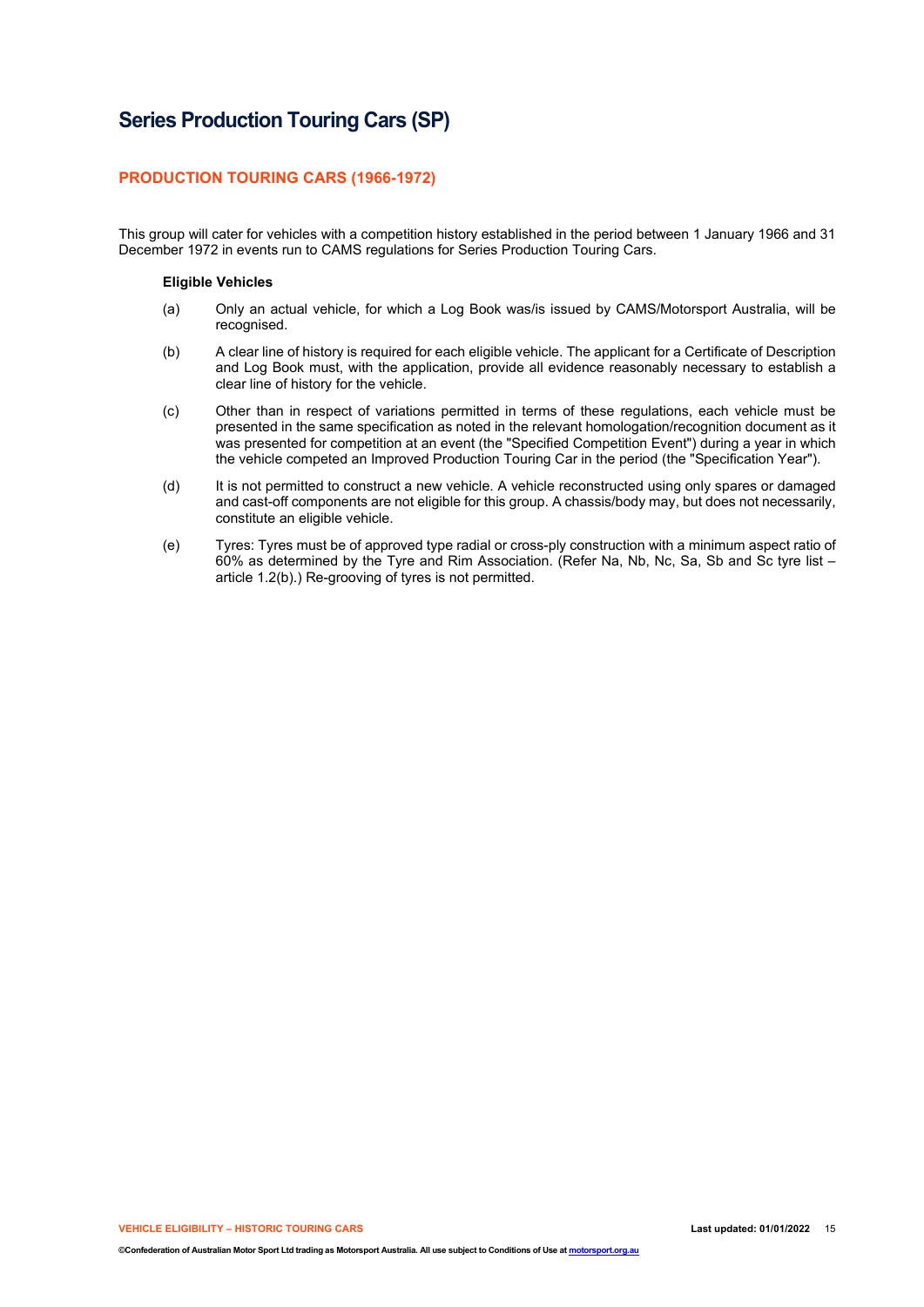# **Group C Touring Cars (1973-1984)**

## **CATEGORY REGULATIONS FOR GROUP C TOURING CARS**



The group will cater for vehicles with a competition history established in the period between 1 January 1973 and 31 December 1984 in events run to regulations promulgated by CAMS for Group C Touring Cars.

In the period, Group C (Production Touring) cars were intended to be representative of mass-produced motor vehicles, made more suitable for competition by a number of modifications expressly permitted in the regulations of the period.

### **Eligible Vehicles:**

- (a) Only the actual vehicles, for which a Group C log book was issued by CAMS/Motorsport Australia, will be recognised.
- (b) A clear line of history is required for each eligible vehicle. The applicant for a Certificate of Description and log book must, with the application, provide all evidence reasonably necessary to establish a clear line of history for the vehicle.
- (c) Other than in respect of variations permitted in terms of these regulations, each vehicle must be presented in the same specification as noted in the relevant homologation/recognition document as it was presented for competition at an event (the "Specified Competition Event") during a year in which the vehicle competed as a Group C Touring Car in the Group C period (the "Specification Year").

#### **(d) No new vehicles may be constructed.**

(e) Vehicles reconstructed using only spares or damaged and cast-off components are not eligible for this group. A chassis/body may, but does not necessarily, constitute an eligible vehicle.

### **General Requirements:**

- (f) When a vehicle is presented for historic recognition as a Group C Touring car, the application for a Certificate of Description must be accompanied by sufficient and appropriate documentation as evidence in support of the vehicle's originality and authenticity. The general requirements as set out in the period specifications for the vehicle as at the Specified Competition Event in the Specification Year, will apply.
- (g) Suspension, brakes, wheels, steering, coachwork, interior, electrical systems, fuel systems and all other aspects of the vehicle's specification other than the items mentioned under Specific Requirements must not be modified except for modifications allowed by the period specifications for the vehicle as at the Specified Competition Event in the Specification Year.
- (h) A vehicle must also meet the weight requirements as set out in the homologation/recognition documents for the vehicle at the Specified Competition event, which requirements will be specified in the Certificate of Description.
- (i) Except for consumable items, a vehicle is not to be restored or repaired using technologies or components that were not available in the Specification Year.
- (j) For the purpose of the preceding sub-paragraph (a), "consumable items" means and includes gaskets, fan and drive belts, spark plugs, brake pads, lubricants, bushes and such other items of a consumable nature as are determined by the Historic Production Based Eligibility Committee (HPBEC) of the Australian Historic Motor Sport Committee to be consumable items for the purpose of these regulations.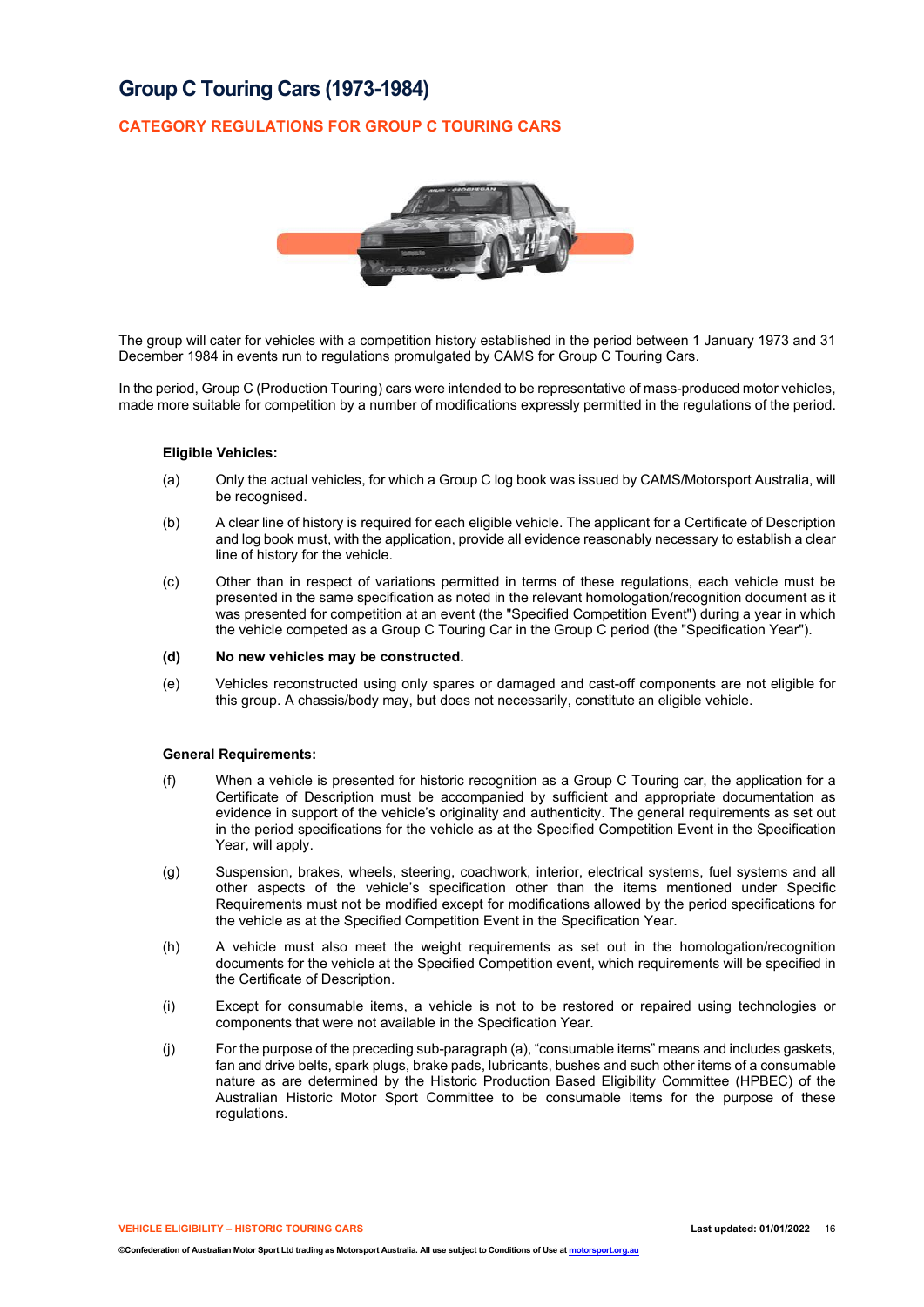(k) Where a component is no longer available, a substitute component can only be used if an application has been made to the HPBEC and that committee has given approval for use of the substituted component.

### **Specific requirements additional to the General Requirements:**

- **(a) Engine:** All engines are to be inspected for eligibility and fitted with an approval seal by an Eligibility Officer or their nominee**.**
	- (i) The engine crankshaft and connecting rods are free, provided that they respect the recognised weights and style for the engine as set out in the recognition document for the year represented, and that the crankshaft retains the original manufacturers stroke dimension and phasing, however the rest of the engine, including intake and exhaust systems must not be modified except for modifications allowed by the period specifications for the Specified Competition Event as evidenced in the relevant CAMS Manual and any subsequent CAMS Bulletins issued up to the time of the Specified Competition Event, updating or amending those specifications
	- (ii) The bore may be increased to a maximum of 1.5mm beyond the dimensions evident in the specifications for the subject vehicle within the group period. Vehicles will be classed according to their period capacity specification, regardless of whether the engine has been the subject of the permitted increase in bore dimensions.

| <b>Class</b> | <b>Capacity</b> |
|--------------|-----------------|
| Class A      | 0 to 1300cc     |
| Class B      | 1301 to 1600cc  |
| Class C      | 1601 to 2000cc  |
| Class D      | 2001 to 3000cc  |
| Class E      | 3001 to 6000cc  |

(iii) The following capacity classes will apply:

- (A) In the case of turbo charged engines the nominal cylinder capacity will be multiplied by a factor of 1.4 and the vehicle will pass into the class corresponding to the nominal capacity thus attained.
- **(B)** In the case of rotary engines the nominal cylinder capacity will first be determined by subtracting the minimum capacity of the working chambers from their maximum capacity. The capacity thus attained will then be multiplied by a factor of 2.0 and the vehicle will pass into the class corresponding to the nominal capacity thus attained**.**
- (b) **Transmission:** Gearbox ratios shall be those as listed in the homologation/recognition document for the vehicle at the time of the Specified Competition Event. The gears may be replaced with nongenuine parts provided their functional dimensions (ie, factory specification) are respected and the number of teeth retained, however the number of gears must remain as specified. The final drive ratios shall be those as listed on the homologation/recognition document for the vehicle at the time of the Specified Competition Event. The gears may be replaced with non-genuine parts provided the functional dimensions (ie, factory specification) are respected and the number of teeth are retained. Otherwise the transmission must not be modified.
- (c) **Tyres:** Within the limits of availability, the tyres fitted must be of the same tread width and diameter as those fitted in the group period; only rim sizes as listed in the homologation/recognition document are to be used in dry and wet track conditions.

### (d) **Vehicle signage:**

- (i) If a vehicle is to display signage it must be the signage which actually appeared on the vehicle at the Specified Competition Event in the Specification Year and in the same configuration and colour scheme (the "Original Signage").
- (ii) When a vehicle is presented for historic recognition as a Group C Touring Car the application for a Certificate of Description must be accompanied by appropriate evidence of the vehicle's Original Signage.
- (iii) A vehicle may be presented in its Original Signage or with omissions from (but not additions to) that signage or with no signage at all. Owners are encouraged to present their vehicles in Original Signage.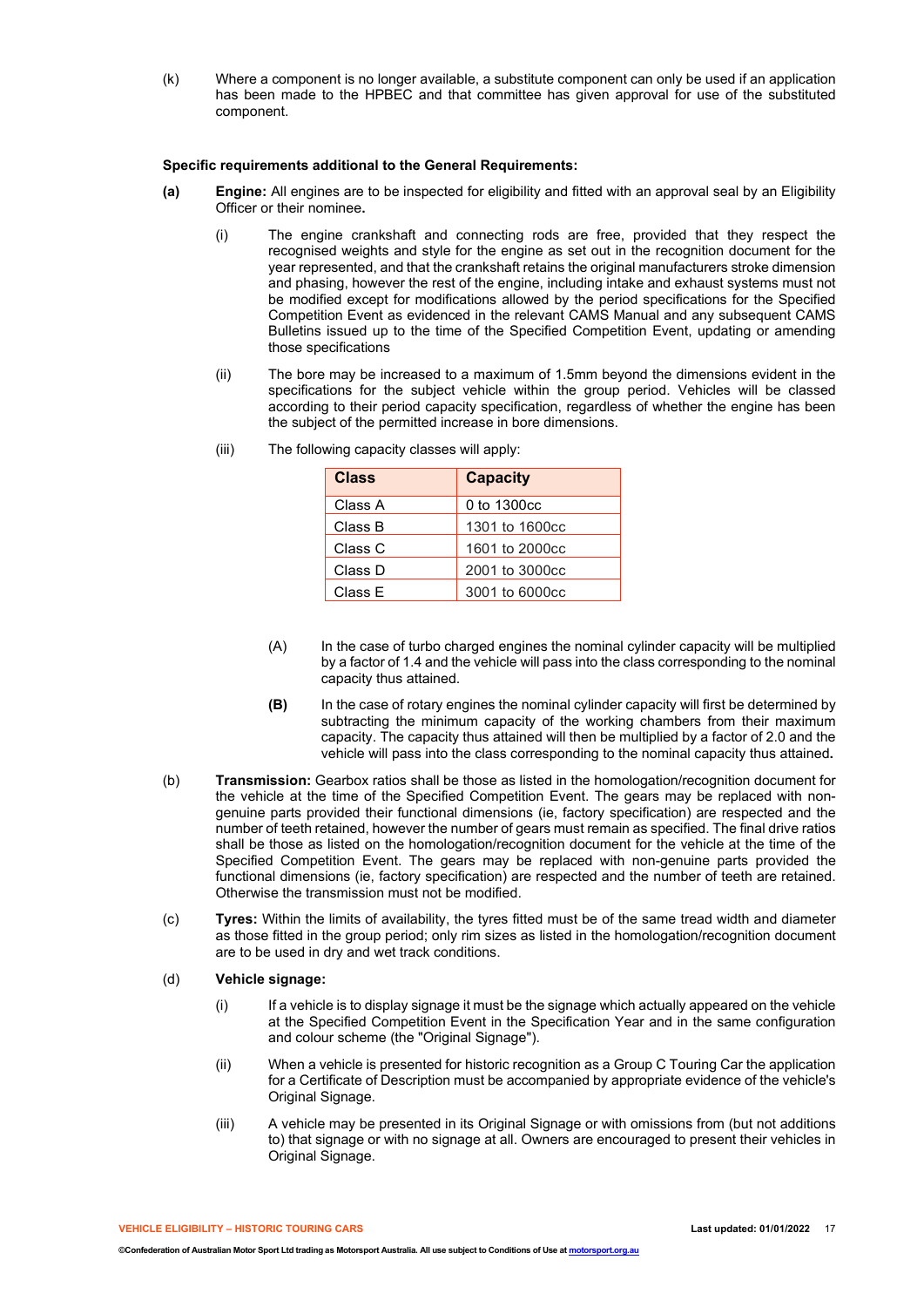- (iv) Notwithstanding sub-paragraph (i) above:
	- (A) The name of the driver/s or the original driver/s may be displayed on the vehicle across the top of the vehicle's windscreen, as was allowed in the Group C period.
	- (B) The name of the competitor and/or the driver and/or their State of residence may also be displayed in neat, unobtrusive lettering on the scuttle or the side of the vehicle. The total area of all such signs is not to exceed 40mm in height and 300mm in length on each side of the vehicle.
	- (C) Two club badges of an acceptable motoring club may also be displayed on the vehicle, one on each side. Each badge must be no larger than 150mm by 100mm and must be placed below the window line.

### (e) **Safety equipment:**

- (i) Rollover protection: The fitment of rollover protection is compulsory. Rollover protection shall be either as used by the subject vehicle at the Specified Competition Event in the Specification Year (refer to 1.5 Safety) or a rollover protection structure complying with Schedule J (refer "General Requirements for Cars and Drivers").
- (ii) Fire extinguishers: A fire extinguisher must be fitted to the vehicle in accordance with Schedule H (refer "General Requirements for Cars and Drivers").
- (iii) Safety harnesses: A safety harness must be fitted to the vehicle in accordance with Schedule I (refer "General Requirements for Cars and Drivers").
- (iv) Driver's seat: A new driver's seat which replaces either the original standard driver's seat or a period replacement seat must meet the requirements of Schedule C (refer "General Requirements for Cars and Drivers"). However such new seat must replicate the appearance and style of driver's seats fitted to category vehicles during the Group C period.
- (v) Other safety requirements: Otherwise the safety requirements must be in accordance with the period specifications for the vehicle as at the Specified Competition Event in the Specification Year unless a different requirement is specified in the 5th Category General Regulations.

#### (f) **Fuel**

Only the following fuel is permitted:

- (i) Pump Fuel as defined by Motorsport Australia Manual Schedule G; or
- (ii) Unleaded Racing Fuel as defined by Motorsport Australia Manual Schedule G except that the following higher specifications are permitted:
	- (A) Up to a maximum RON of 104; and
	- (B) Up to maximum of 3.7% Oxygen by volume (v/v)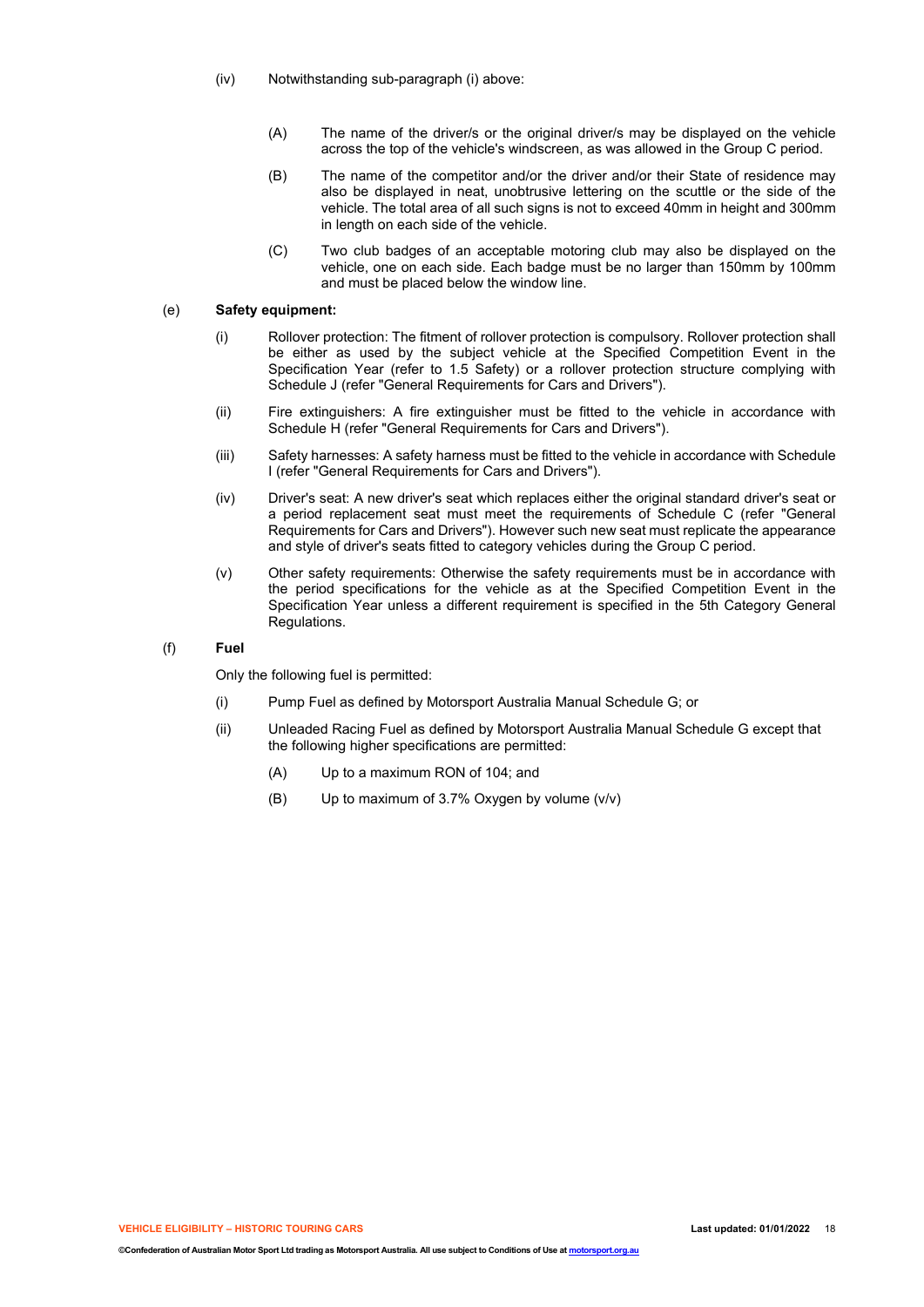# **Group A Touring Cars (1984-1992)**

## **CATEGORY REGULATIONS FOR GROUP A TOURING CARS**



The group will cater for vehicles with a competition history established in Australia and elsewhere in the period between 1 January 1984 and 31 December 1992 in events run to regulations promulgated by FISA and or as adopted by CAMS/Motorsport Australia for Group A touring cars.

In the period, Group A (Production Touring) cars were intended to be representative of mass-produced motor vehicles, made more suitable for competition by a number of modifications expressly permitted in the regulations of the period.

#### **Eligible Vehicles:**

- (a) Only the actual vehicles for which a Group A log book was issued by CAMS/Motorsport Australia, FISA or other national sporting authorities (ASN) will be recognised.
- (b) A clear line of history is required for each eligible vehicle. The applicant for a Certificate of Description and log book must, with the application, provide all evidence reasonably necessary to establish a clear line of history for the vehicle.
- (c) Other than in respect of variations permitted in terms of these regulations, each vehicle must be presented in the same specification as noted in the homologation/recognition document, and as it was presented for competition at an event (the "Specified Competition Event") during a year in which the vehicle competed as a Group A Touring Car in the Group A period (the "Specification Year").
- (d) **No new vehicles may be constructed.**
- (e) Vehicles reconstructed using only spare or damaged and cast-of components are not eligible for this group. A chassis/body may, but does not necessarily, constitute an eligible vehicle.

#### **General Requirements:**

- (a) When a vehicle is presented for historic recognition as a Group A Touring Car, the application for a Certificate of Description must be accompanied by sufficient and appropriate documentation in evidence as to the vehicle's originality and authenticity. The general requirements as set out in the period specification and the applicable homologation papers for the vehicle as at the Specified Competition Event in the Specification Year, will apply. Suspension, brakes, wheels, steering, coachwork, interior, electrical systems, fuel systems, and all other aspects of the vehicle's specification other than the items mentioned specific ally below must not be modified except for modifications allowed by the period specification for the vehicle as at the Specified Competition Event in the Specification Year.
- (b) A vehicle must also meet the weight requirements set out in the homologated specifications for the vehicle at the Specified Competition Event, which requirements will be specified in the Certificate of Description.
	- (i) Except for consumable items a vehicle is not to be restored using technologies that were not available in the Specification Year.
	- (ii) For the purposes of the proceeding sub-paragraph (a) "consumable items" means and includes gaskets, fan and drive belts, spark plugs, brake pads, lubricants bushes and other such items of a consumable nature as are determined by the Historic Production Based Eligibility Committee (HPBEC) or the Australian Historic Motor Sport Committee to be consumable items for the purpose of these regulations.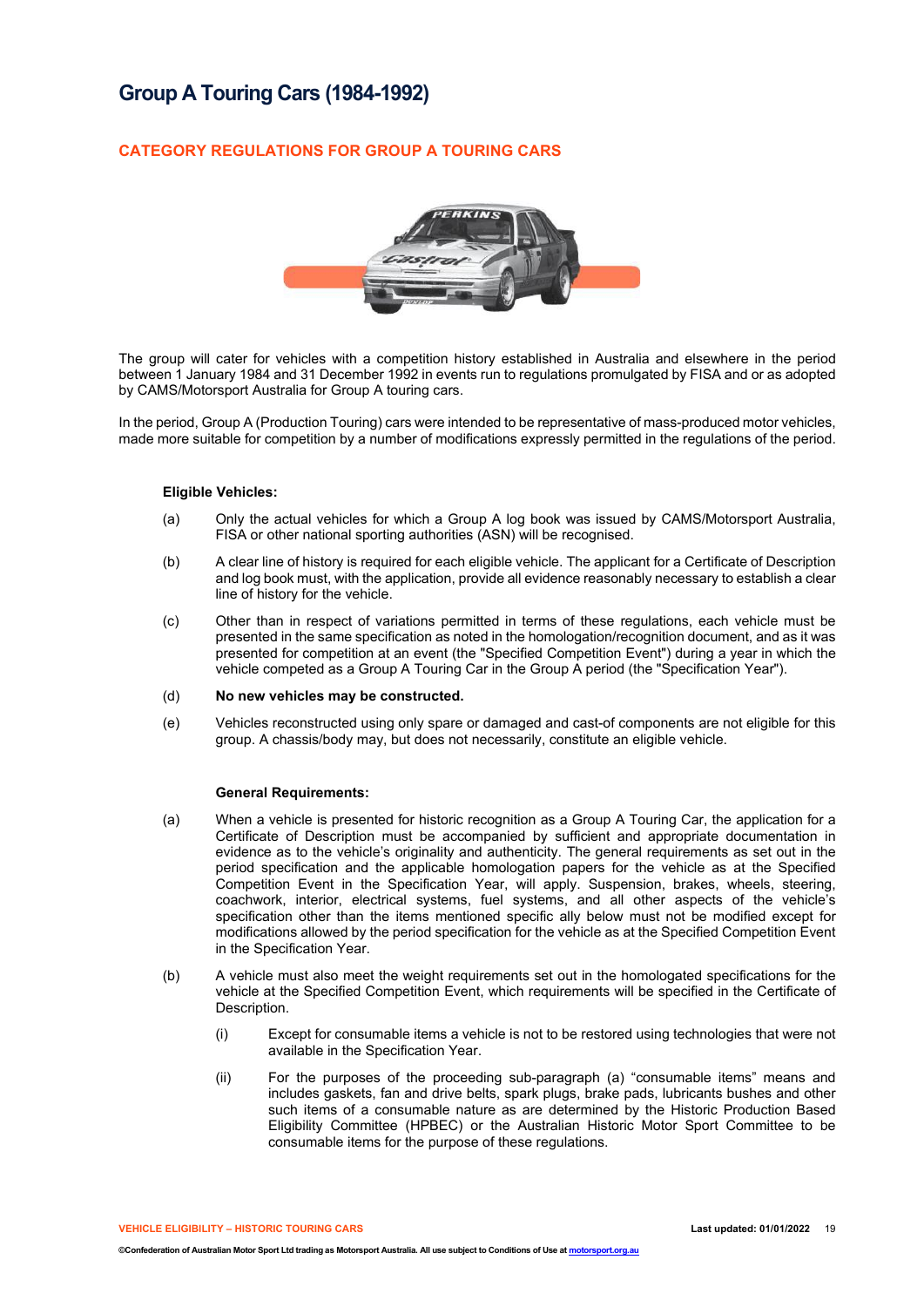(iii) Where a component is no longer available a substitute component can only be used if an application has been made to the HPBEC for the use of the substitute component and the HPBEC and the Australian Historic Motor Sport Committee have given approval for the use of the substitute component.

### **Specific requirements additional to the General Requirements:**

- (a) **Engine:** All engines are to be inspected for eligibility and fitted with an approval seal by an Eligibility Officer or their nominee
	- (i) The engine crankshaft and connecting rods are free, provided that they reflect the recognised weights and style for the engine as set out in the recognition document for the year represented, and the crankshaft retains the original manufacturer's stroke dimensions, and phasing. However, the rest of the engine, including intake and exhaust systems must not be modified except for modifications allowed by the period specifications for the Specified Competition Event as evidenced by the CAMS Manual of Motor Sport and any subsequent CAMS bulletins issued up to the Specified Competition Event.
	- (ii) The bore may be increased to a maximum of 1.5mm beyond the dimensions evident in the homologation/ recognition document for the subject vehicle within the group period. Vehicles will be classed according to their period capacity specification, regardless of whether the engine has been the subject of the permitted increase in bore dimensions.
	- (iii) The capacity classes to apply to this category, will be those as specified below.

| <b>Class</b> | <b>Capacity</b> |
|--------------|-----------------|
| Class A      | 0 to 2000cc     |
| Class B      | 2001 to 3000cc  |
| Class C      | 3001 to 6000cc  |

- (iv) In the case of turbo charged engines the actual cylinder capacity will be multiplied by a factor of 1.7 and the vehicle will pass into the class corresponding to the nominal capacity thus attained.
- (v) **Fuel:**

Only the following fuel is permitted:

- (A) Pump Fuel as defined by Motorsport Australia Manual Schedule G; or
- (B) Unleaded Racing Fuel as defined by Motorsport Australia Manual Schedule G except that the following higher specifications are permitted:
	- Up to a maximum RON of 104; and
	- Up to maximum of 3.7% Oxygen by volume (v/v)
- (b) **Transmission:** Gearbox ratios shall be those as listed on the homologation/recognition the vehicle at the time of the Specified Competition Event. The gears may be replaced with non-genuine parts provided the functional dimensions (ie, factory specification) are respected and the numbers of teeth are retained, however the number of gears must remain as specified.

The final drive ratios shall be those as listed on the homologation/recognition document for the vehicle at the time of the Specified Competition Event. The gears may be replaced with non-genuine parts provided the functional dimensions (ie, factory specification) are respected and the number of teeth retained. Otherwise the transmission must not be modified.

(c) **Tyres:** Within the limits of availability, the tyres fitted must be of the same tread width and diameter as those fitted in the group period. Only rim sizes as listed in the homologation/recognition document can be used in dry and wet track conditions.

#### (d) **Vehicle signage:**

- (i) If a vehicle is to display signage it must be the signage which actually appeared on the vehicle at the Specified Competition Event in the Specification Year and in the same configuration and colour scheme (the "Original Signage").
- (ii) When a vehicle is presented for historic recognition as a Group A Touring Car the application for a Certificate of Description must be accompanied by appropriate evidence of the vehicle's Original Signage.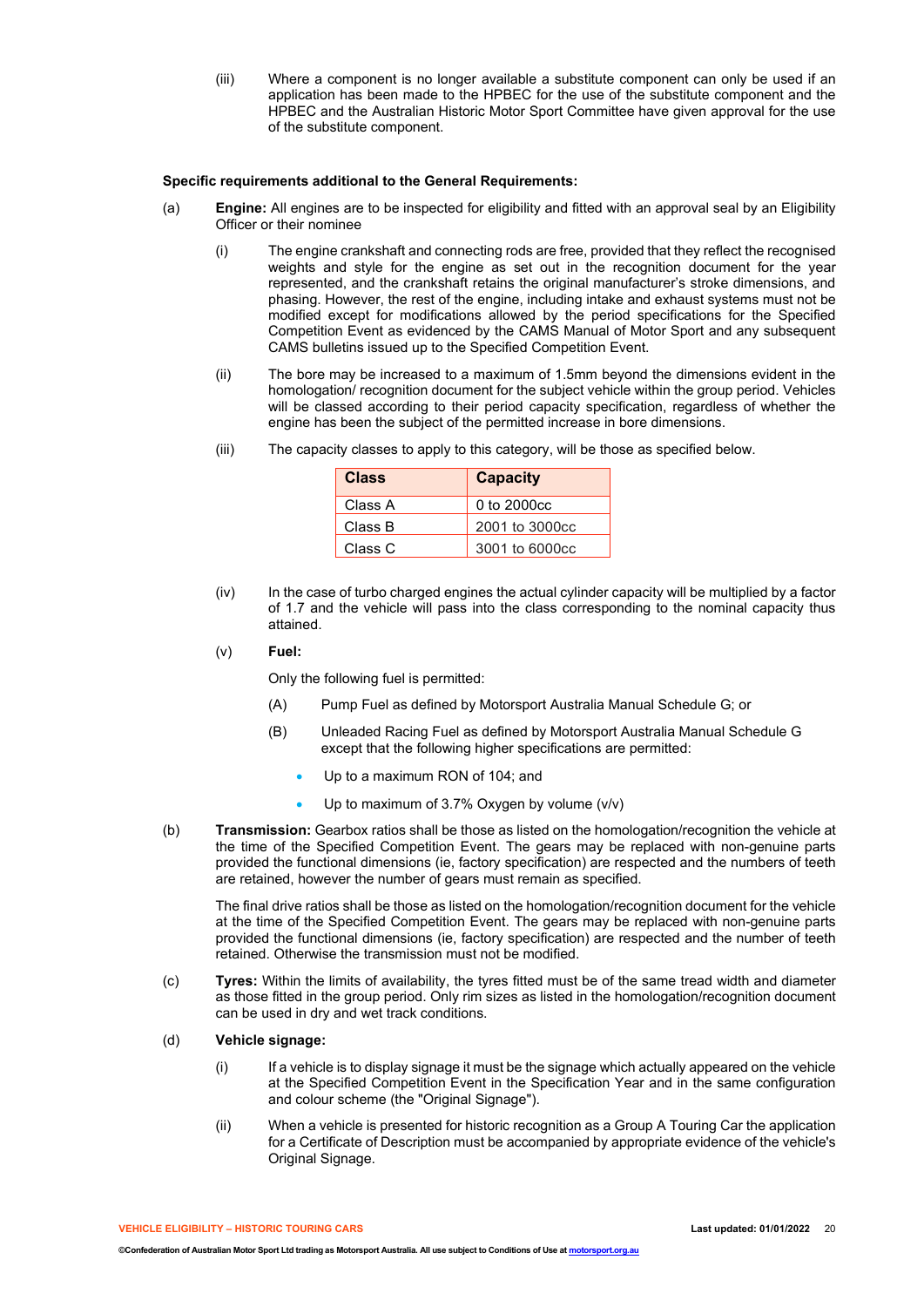- (iii) A vehicle may be presented in its Original Signage or with omissions from (but not additions to) that signage or with no signage at all. Owners are encouraged to present their vehicles in Original Signage.
- (iv) Notwithstanding subparagraph (i) above:
	- (A) The name of the original driver/s or the make of vehicle may be displayed on the vehicle across the top of the vehicle's windscreen, as was allowed in the Group A period.
	- (B) The name of the competitor and/or the driver and/or their State of residence may be displayed in neat, unobtrusive lettering on the scuttle or the side of the vehicle. The total area of all such signs is not to exceed 40mm in height and 300mm in length on each side of the vehicle.
	- (C) The name of the original driver/s is/are to be displayed on the rear quarter window as was allowed in the Group A period.
	- (D) Two club badges of an acceptable motoring club may also be displayed on the vehicle. Each badge must be no larger than 150mm by 110mm and must be placed below the window line.
	- (E) The competitor is required to display the letter "A" signifying the group of the vehicle adjacent to the number on both sides of the vehicle. The letter is to be 100mm high and of a contrasting colour to the car.

### (e) **Safety equipment:**

- (i) Rollover protection: The fitment of rollover protection is compulsory. Rollover protection shall be either as used by the subject vehicle at the Specified Competition Event in accordance with the period specification and/or homologation/recognition documents (refer to 1.5 Safety), or a rollover protection structure complying with Schedule J (refer "General Requirements for Cars and Drivers").
- (ii) Fire extinguishers: A fire extinguisher and or a fire extinguishing system must be fitted to the subject vehicle in accordance with the period specification and or the homologation papers but, must be also fully compliant with Schedule H (refer "General Requirements for Cars and Drivers").
- (iii) Safety harnesses: A safety harness must be fitted to the vehicle in accordance with Schedule I (refer "General Requirements for Cars and Drivers").
- (iv) Driver's seat: A new driver's seat which replaces either the original standard driver's seat or a period replacement seat must meet the requirements of Schedule C (refer "General Requirements for Cars and Drivers"). However such new seat must replicate the appearance and style of driver's seats fitted to category vehicles during the Group A period.
- (v) Other safety requirements: Otherwise the safety requirements must be in accordance with the period specifications for the vehicle as at the Specified Competition Event in the Specification Year unless a different requirement is specified in the 5th Category General Regulations.